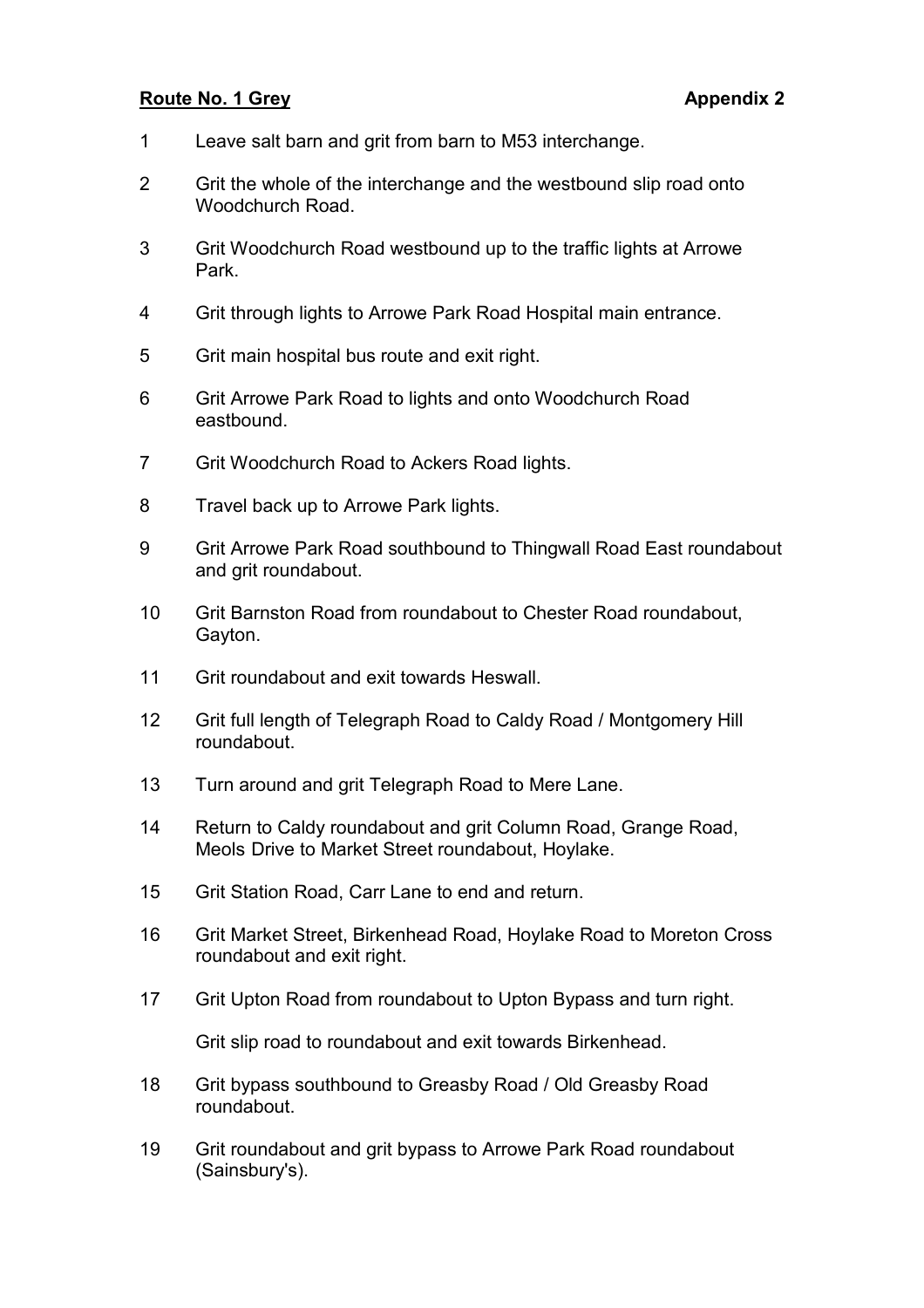- 20 Grit roundabout and exit towards Birkenhead and grit Upton Bypass, Upton Road to Warren Drive roundabout and turn around.
- 21 Grit dual carriageway section of Upton Road and travel to Arrowe Park roundabout.
- 22 Travel Upton Bypass towards Moreton and grit dual carriageway section and Moreton slip road to top.
- 23 Turn at first junction and grit Moreton Road (both sides of reservation) / Arrowe Park Road to Arrowe Park Road Hospital exit.
- 24 Travel to Woodchurch Road / Ackers Road lights.
- 25 Grit Woodchurch Road from lights to Woodchurch Interchange slip road.
- 26 Grit slip road.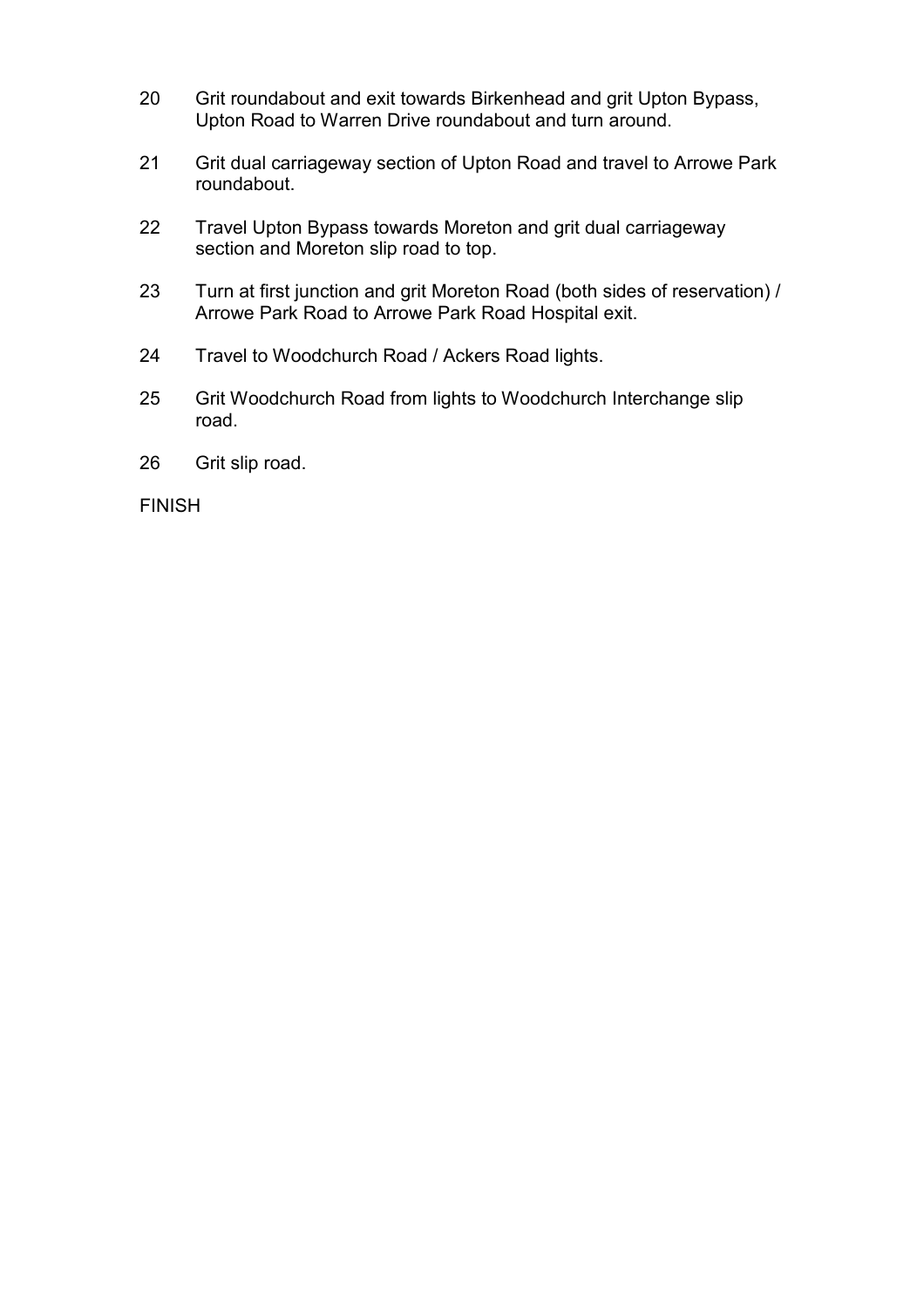### Route No. 2 Brown

- 1 Travel to M53 Junction 5 Hooton and grit roundabout.
- 2 Grit A41 New Chester Road northbound from roundabout to Bolton Road roundabout, New Ferry.
- 3 Grit bypass to St Pauls Road roundabout, Rock Ferry.
- 4 Grit roundabout, bypass and A41 New Chester Road southbound to Junction 5 roundabout.
- 5 Return to salt barn and reload.
- 6 Travel to Woodchurch Road / Storeton Road junction.
- 7 Grit Storeton Road / Mount Road southbound to Brimstage Road roundabout Junction 4.
- 8 Grit roundabout and exit to Mount Road northbound.
- 9 Grit Mount Road dual carriageway section and return to roundabout.
- 10 Exit towards Heswall.
- 11 Grit Brimstage Road from roundabout to Chester Road, Gayton roundabout and exit left.
- 12 Grit Chester Road from roundabout to Ellesmere Port boundary (Boathouse Lane).
- 13 Turn and grit Chester Road from boundary to Gayton roundabout.
- 14 Return to Chester High Road / Parkgate Lane.
- 15 Grit Parkgate Lane from Chester High Road to end (Neston Road).
- 16 Turn right and grit Neston Road to boundary
- 17 Return to Neston Road / Parkgate Lane.
- 18 Grit Neston Road, Thornton Common Road to Raby Mere Road / Poulton Hall Road bridge and turn left.
- 19 Grit Poulton Hall Road to junction of Poulton Road / Dibbinsdale Road.
- 20 Grit Poulton Road from Poulton Hall Road to Spital Road lights.
- 21 Travel to M53 Junction 4 Clatterbridge roundabout and exit towards Clatterbridge.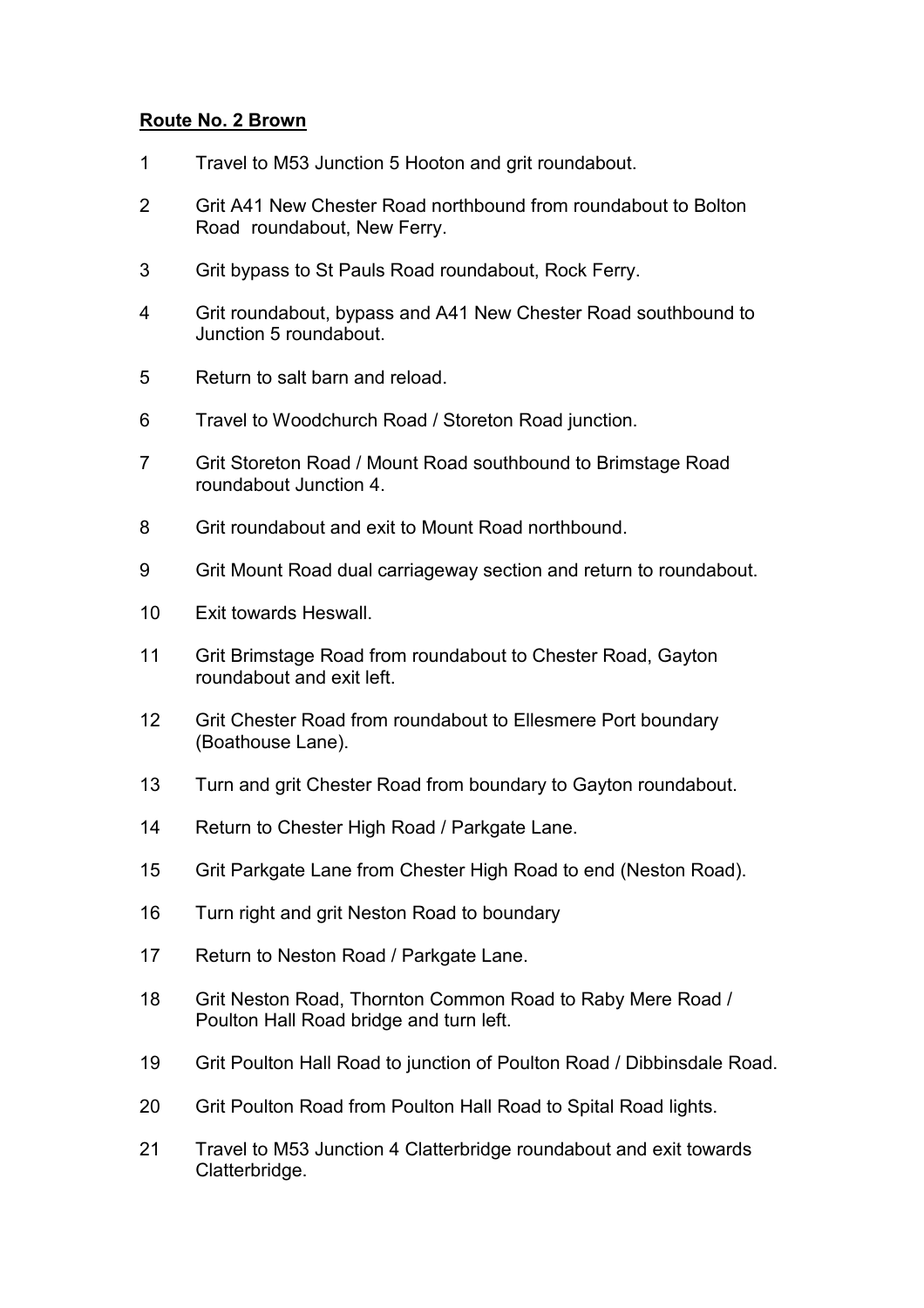- 22 Grit Mount Road southbound to garage roundabout and grit roundabout.
- 23 Grit Mount Road northbound to M53 Junction 4 Clatterbridge roundabout.
- 24 Return to Clatterbridge Hospital access road (Mount Road).
- 25 Grit access road and hospital main bus route.
- 26 Return to Clatterbridge Road.
- 27 Grit Clatterbridge Road, Willaston Road to Ellesmere Port boundary (Turn at Lydiate Lane).
- 28 Return to Willaston Road / Benty Heath Lane.
- 29 Grit Benty Heath Lane to Ellesmere Port boundary (Turn at Eastham Rake).
- 30 Travel to Willaston Road / Willowbrow Road.
- 31 Grit Willowbrow Road from Willaston Road to Raby Mere Road.
- 32 Travel to Brimstage Road / Brimstage Lane, Brimstage.
- 33 Grit Brimstage Lane to Red Hill Road.
- 34 Travel to Willaston Road / Raby Mere Road junction.
- 35 Grit Raby Mere Road westbound from Willaston Road to Ellesmere Port boundary.
- 36 Travel to Raby Mere Road / Raby Road, Raby
- 37 Grit Raby Road through to village.
- 38 Travel to Thornton Common Road / St Georges Way.
- 39 Grit St Georges Way from Thornton Common Road to Manor Road.
- 40 Grit Smithy Hill from Manor Road to Thornton Common Road and turn left
- 41 Grit Manor Road from Thornton Common Road to Brimstage Road.
- 42 Travel to Brimstage Road / Talbot Avenue.
- 43 Grit Talbot Avenue from Brimstage Road to Manor Road.
- 44 Travel to Brimstage Road / Whitehouse Lane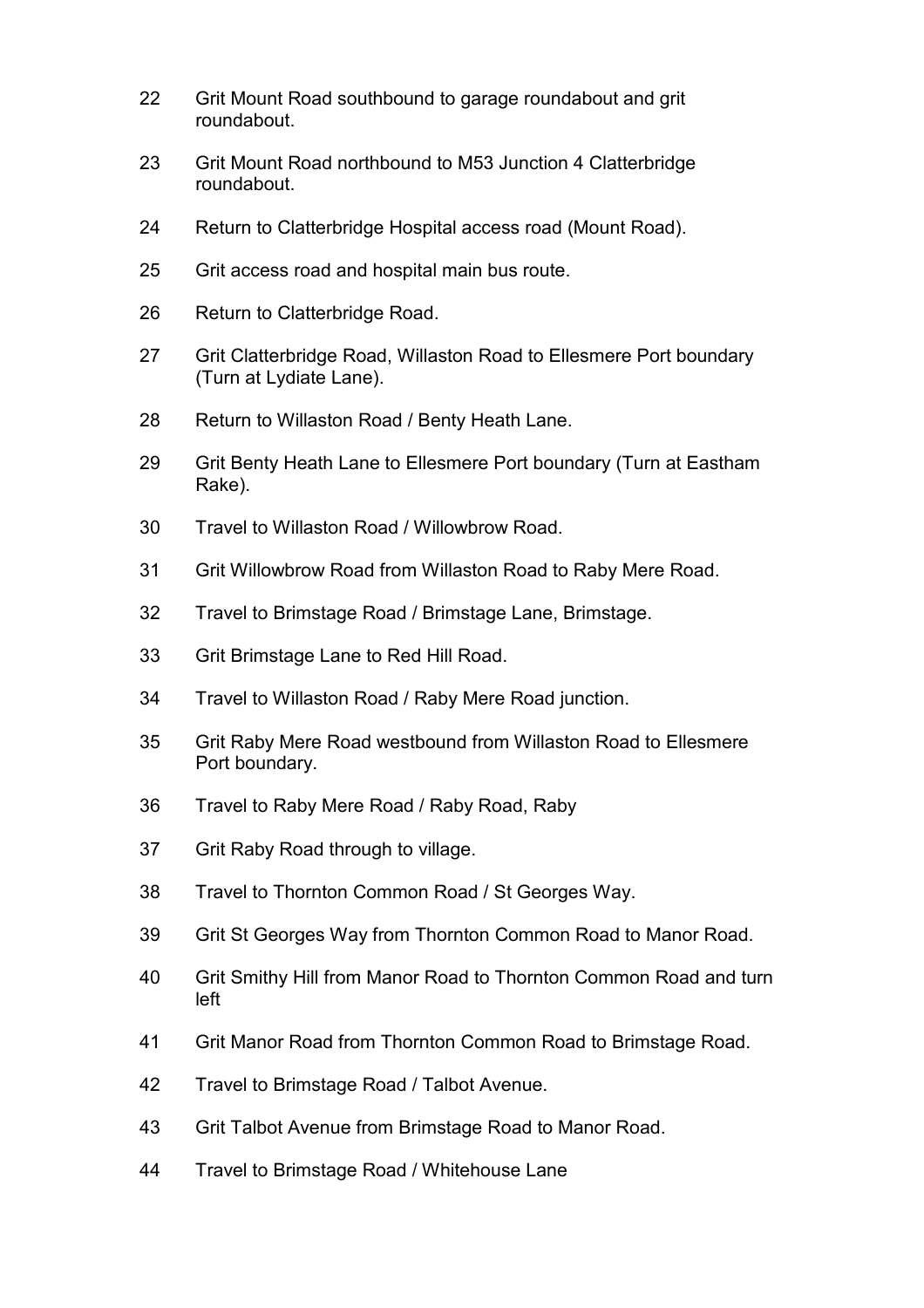- 45 Grit Whitehouse Lane from Brimstage Road to Barnston Road.
- 46 Travel to Barnston Road / Storeton Lane.
- 47 Grit Storeton Lane, Station Road to Lever Causeway roundabout.
- 48 Grit roundabout.
- 49 Grit Lever Causeway northwards from roundabout to Mount Road.
- 50 Travel to Mount Road / Rest Hill Road.
- 51 Grit Rest Hill Road from Mount Road to Red Hill Road.
- 52 Grit Red Hill Road from Rest Hill Road to Lever Causeway.
- 53 Return to Red Hill Road / Rest Hill Road.
- 54 Grit Red Hill Road from Rest Hill Road to Mount Road.
- 55 Cross Mount Road to Bracken Lane.
- 56 Grit Bracken Lane from Mount Road to Teehey Lane.
- 57 Travel to Heath Road / Cross Lane.
- 58 Grit Cross Lane from Heath Road to Stanton Road.
- 59 Cross into Beechway.
- 60 Grit Beechway from Stanton Road to Brimstage Road.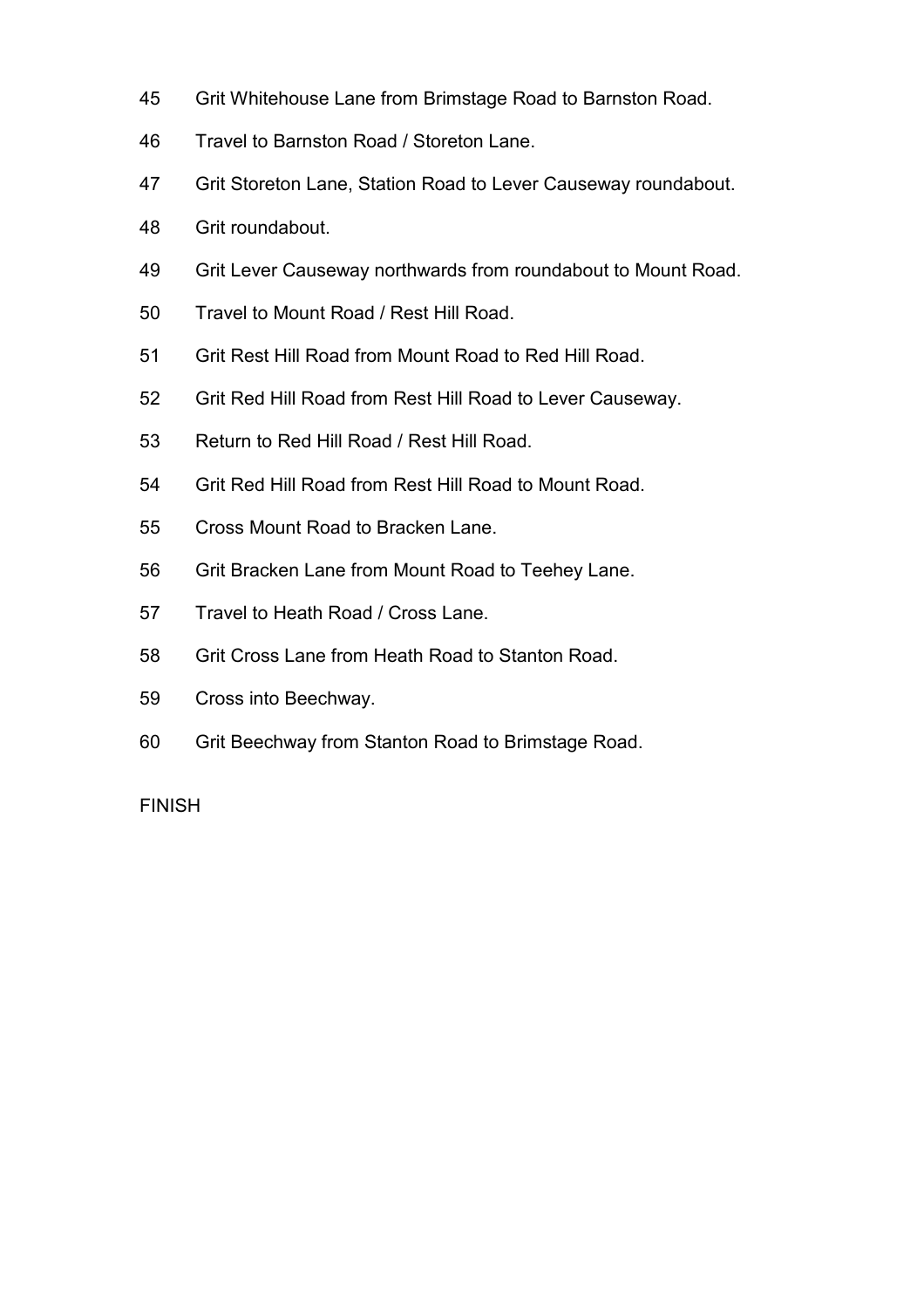## Route No. 3 Green

- 1 Travel to Hoylake Road / Pasture Road roundabout, Moreton
- 2 Grit Pasture Road from roundabout to Leasowe Road
- 3 Grit Leasowe Road from Pasture Road to Wallasey Village
- 4 Grit St Johns Road from Wallasey Village to St Georges Road
- 5 Travel to St Georges Road / Perrin Road
- 6 Grit Perrin Road to Wallasey Village
- 7 Grit Leasowe Road from Wallasey Village to Mosslands Drive
- 8 Grit Mosslands Drive to end and return.
- 9 Grit Leasowe Road from Mosslands Drive to Pasture Road
- 10 Return to Leasowe Road / Reeds Lane
- 11 Grit Reeds Lane to Hoylake Road

# DO NOT GRIT INSIDE STOP LINES OF RAILWAY CROSSING

- 12 Turn right and grit Hoylake Road from Reeds Lane to Pasture Road
- 13 Return to Fender Lane / Reeds Lane
- 14 Grit Fender Lane, Bidston Bypass eastwards to Bidston Link Road roundabout (Tesco)
- 15 Grit roundabout
- 16 Grit Bidston Link Road northwards to Bidston Moss roundabout
- 17 Grit roundabout and Bidston Link Road southwards to Hoylake Road
- 18 Grit Hoylake Road eastwards to St James Church
- 19 Turn and grit Hoylake Road westwards to Worcester Road
- 20 Grit Worcester Road, Boundary Road to Upper Flaybrick Road
- 21 Grit Upper Flaybrick Road to Tollemache Road
- 22 Travel to Tollemache Road / Upton Road junction
- 23 Grit Upton Road westwards to Boundary Road
- 24 Grit Boundary Road to Upper Flaybrick Road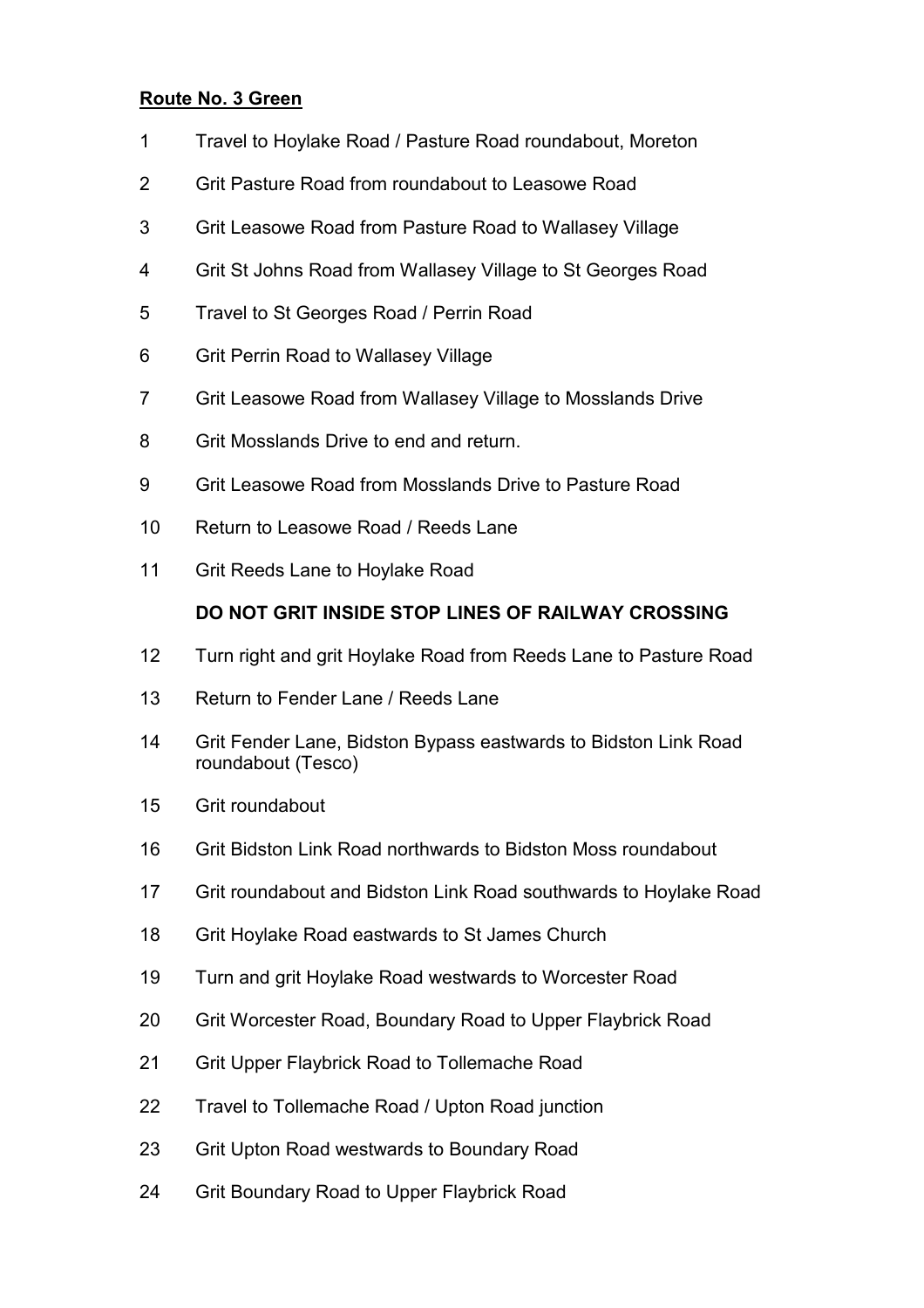- 25 Travel to Worcester Road
- 26 Grit Worcester Road to Hoylake Road
- 27 Grit Hoylake Road to Bidston Bypass
- 28 Grit Bidston Bypass, Fender Lane westwards to Reeds Lane
- 29 Travel to North Wallasey Approach Road
- 30 Grit North Wallasey Approach Road, Bayswater Road from roundabout to Harrison Drive
- 31 Travel to Harrison Drive / Groveland Road
- 32 Grit Groveland Road, Newport Avenue to Bayswater Road
- 33 Travel to North Wallasey Approach Road
- 34 Grit North Wallasey Approach Road to Bidston Moss roundabout
- 35 Travel to North Wallasey Approach Road / Leasowe slip road
- 36 Grit slip road to Leasowe Road
- 37 Travel to Leasowe Road / Birkenhead slip road
- 38 Grit slip road to North Wallasey Approach Road
- 39 Travel to North Wallasey Approach Road / Wallasey slip road
- 40 Grit slip road to Leasowe Road
- 41 Travel to Leasowe Road / Greenleas Road
- 42 Grit Greenleas Road, Bayswater Road to North Wallasey Approach Road (Grit both sides of refuges)
- 43 Travel to Wallasey Village / Green Lane
- 44 Grit Green Lane to Greenleas Road including school section
- 45 Travel to Leasowe Road northside slip road (signed Birkenhead)
- 46 Grit slip road to North Wallasey Approach Road
- 47 Travel to Wallasey Docks Link North
- 48 Grit Wallasey Docks Link North from roundabout to Poulton Bridge Road roundabout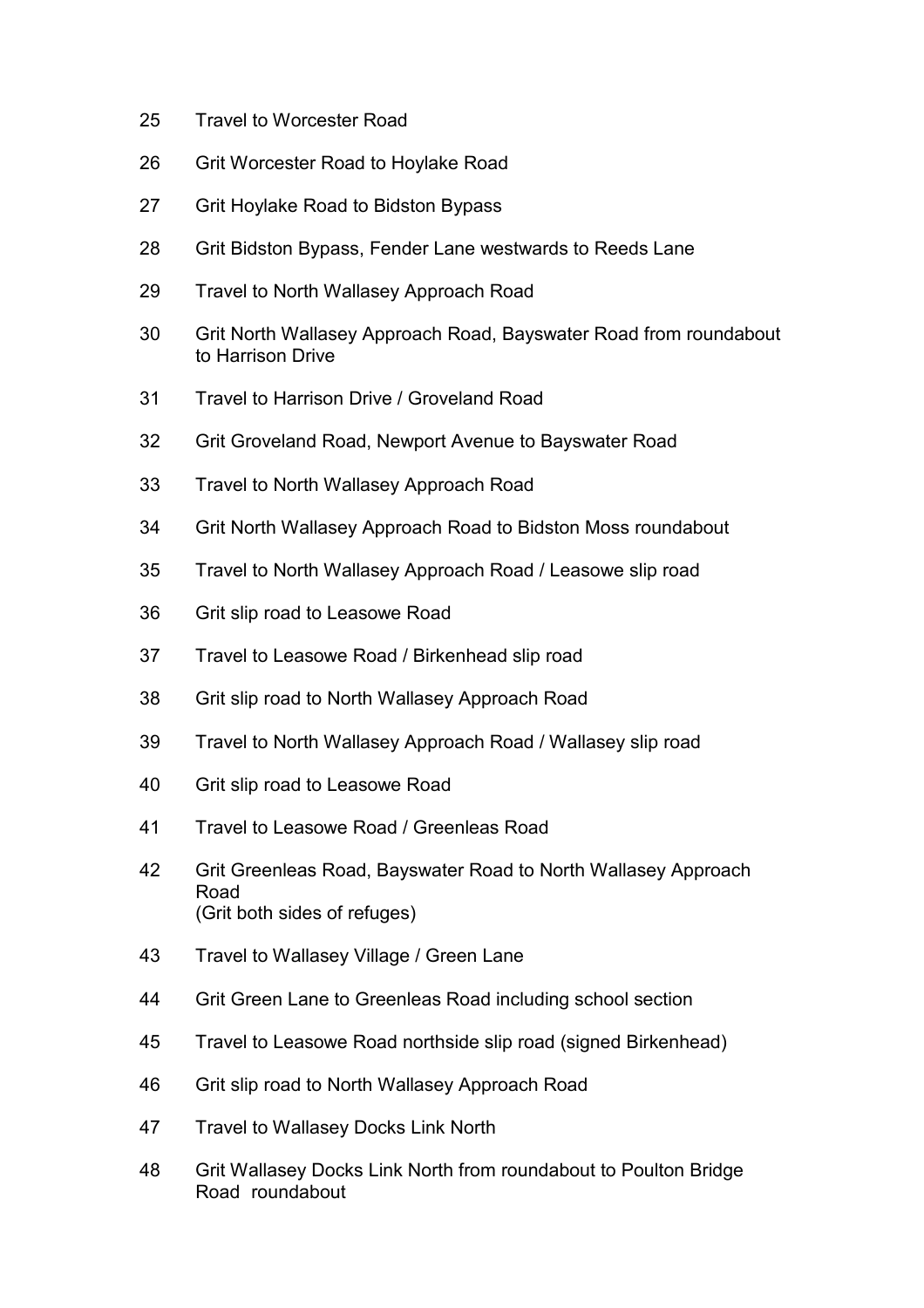- 49 Grit Dock Road from roundabout to Tower Road roundabout
- 50 Grit Kelvin Road, Wheatland Lane from Dock Road to Poulton Road
- 51 Grit Poulton Road from Wheatland Lane to Mill Road
- 52 Travel to Poulton Bridge Road roundabout/ Wallasey Docks Link South
- 53 Grit Wallasey Docks Link South to Bidston Link Road
- 54 Travel to Leasowe Road / Gardenside
- 55 Grit Gardenside, Twickenham Drive to Cameron Road
- 56 Grit Cameron Road, Grant Road,Ross Avenue and return to Twickenham Drive
- 57 Grit Twickenham Drive from Cameron Road to Castleway South
- 58 Grit Castleway South to Birket Avenue and back to Twickenham Drive
- 59 Grit Castleway North from Twickenham Drive to Leasowe Road and back to Twickenham Drive
- 60 Grit Twickenham Drive to Wakefield Drive
- 61 Grit Wakefield Drive to Leasowe Road
- 62 Travel to Wakefield Drive / Blackheath Drive
- 63 Grit Blackheath Drive to Reeds Lane
- 64 Travel to Reeds Lane / Birket Avenue
- 65 Grit Birket Avenue to end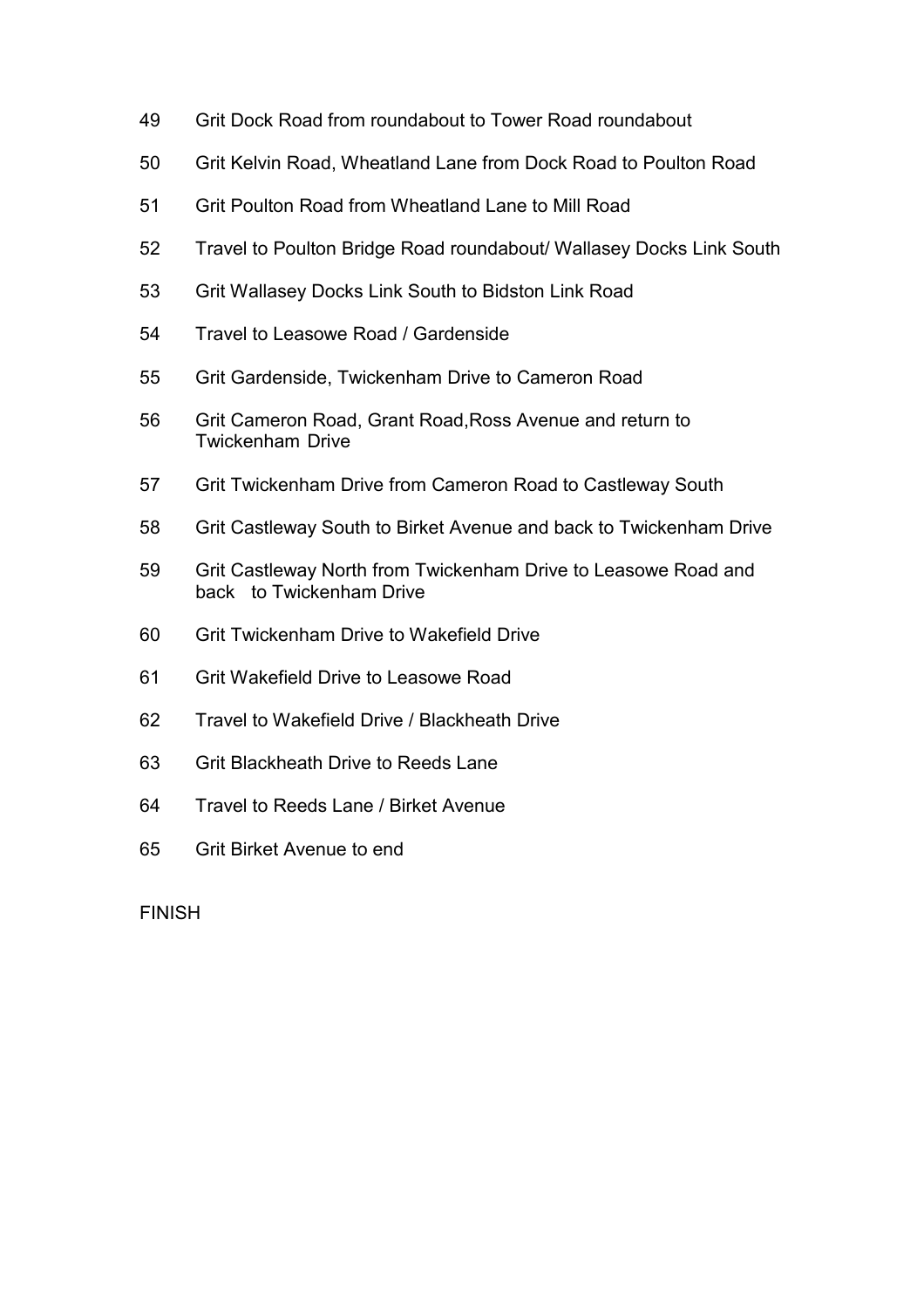#### Route No. 4 Red

- 1 Travel to Woodchurch Road / Ackers Road
- 2 Grit Ackers Road to Home Farm Road and back to Woodchurch Road.
- 3 Grit Woodchurch Road eastbound from start of dual carriageway to railway bridge and turn around.
- 4 Grit Woodchurch Road from railway bridge to end of dual carriageway.
- 5 Return to M53 interchange and travel to northeast sliproad and grit up to Woodchurch Road.
- 6 Grit Woodchurch Road, Singleton Avenue / Borough Road to Central Station roundabout.
- 7 Grit roundabout and travel to Town Link Viaduct eastbound.
- 8 Grit Town Link Viaduct to New Chester Road.
- 9 Grit New Chester Road southbound to Green Lane and grit roundabout.
- 10 Grit New Chester Road southbound to A41 Bypass and grit roundabout.
- 11 Grit New Chester Road northbound to Town Link Viaduct.
- 12 Grit Town Link Viaduct westbound to Argyle Street (Central Station roundabout)
- 13 Grit Argyle Street from roundabout to Hamilton Square (north side)
- 14 Grit Hamilton Square to Hamilton Street
- 15 Grit Hamilton Street, Chester Street to Bridge Street (Not Woodside Ferry)
- 16 Grit Bridge Street to Hamilton Street and return to Chester Street
- 17 Grit Bridge Street westwards filter from Chester Street and return to Chester Street / Bridge Street
- 18 Grit Chester Street to New Chester Road / Green Lane roundabout.
- 19 Grit Campbletown Road from roundabout to A41 Bypass and exit towards Birkenhead
- 20 Grit New Chester Road, Chester Street (Underpass) from Town Link Viaduct to Duncan Street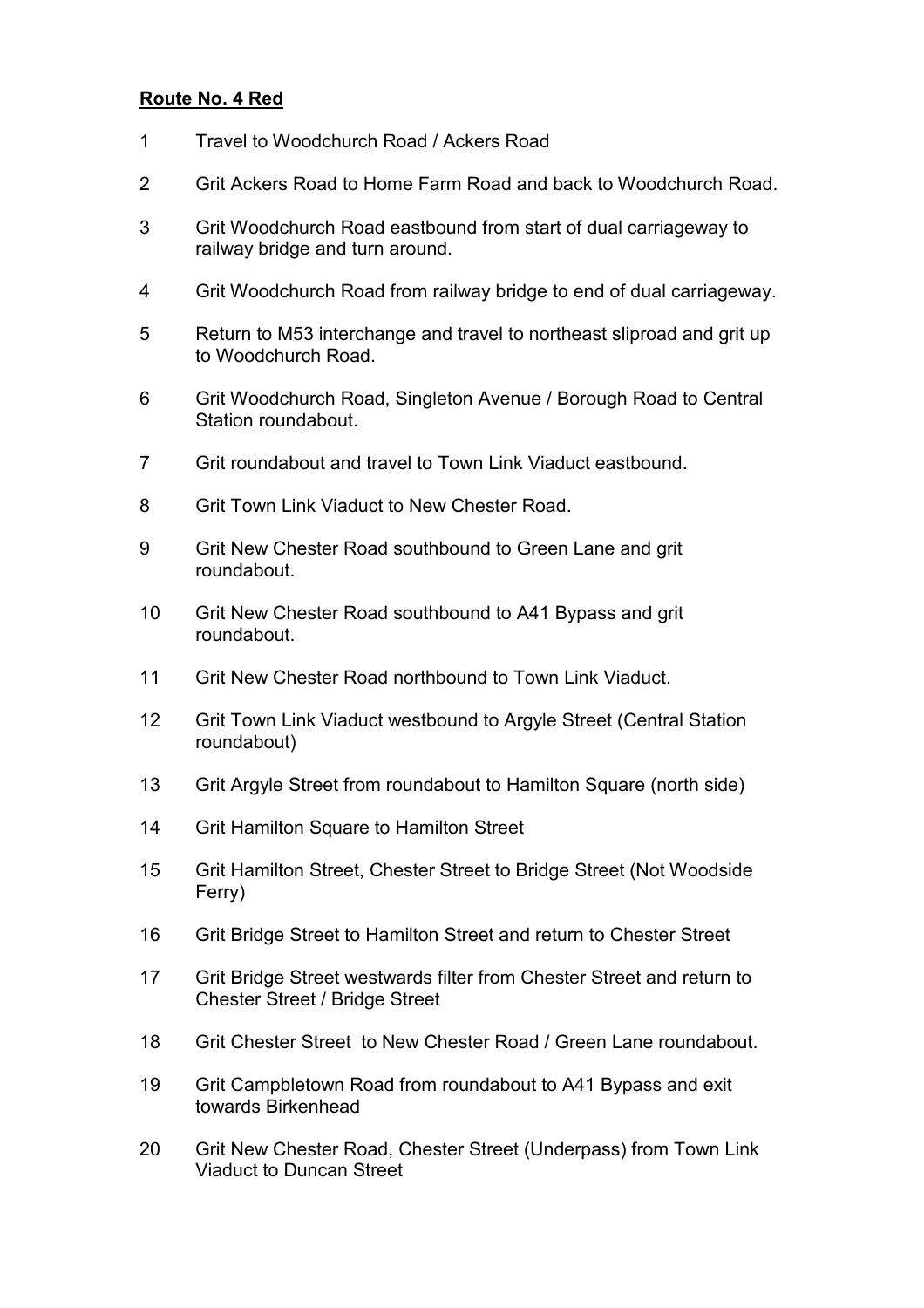- 21 Grit Duncan Street to Hamilton Street
- 22 Grit Hamilton Street to Conway Street / Tunnel roundabout.
- 23 Travel to Hamilton Street / Hinson Street.
- 24 Grit Hinson Street to Argyle Street
- 25 Grit Argyle Street from Hinson Street to Conway Street roundabout and grit roundabout.
- 26 Grit Argyle Street to Central Station roundabout.
- 27 Grit Wilbraham Street, Clifton Crescent, Borough Road to Singleton Avenue.
- 28 Return to Borough Road / North Road
- 29 Grit North Road to Derby Road.
- 30 Cross and grit Elm Road to Church Road.
- 31 Travel to Church Road / Downham Road
- 32 Grit Downham Road to Old Chester Road
- 33 Travel to Old Chester Road / Union Street
- 34 Grit Union Street to New Chester Road
- 35 Travel to New Chester Road / Green Lane
- 36 Grit Green Lane (grit both sides of island) to Queen Street and turn left
- 37 Grit Queen Street from Green Lane to Old Chester Road (1st left)
- 38 Grit Old Chester Road from Queen Street to Green Lane
- 39 Travel to Queen Street / Top of Green Lane
- 40 Grit Queen Street, Hinderton Road from Green Lane to Argyle Street South
- 41 Grit Argyle Street South to Clifton Crescent (Central Station)
- 42 Travel to Borough Road / Whetstone Lane and turn left
- 43 Grit Whetstone Lane to Church Road and turn left
- 44 Grit Whetstone Lane, Pearson Road / Argyle Street South to Hinderton Road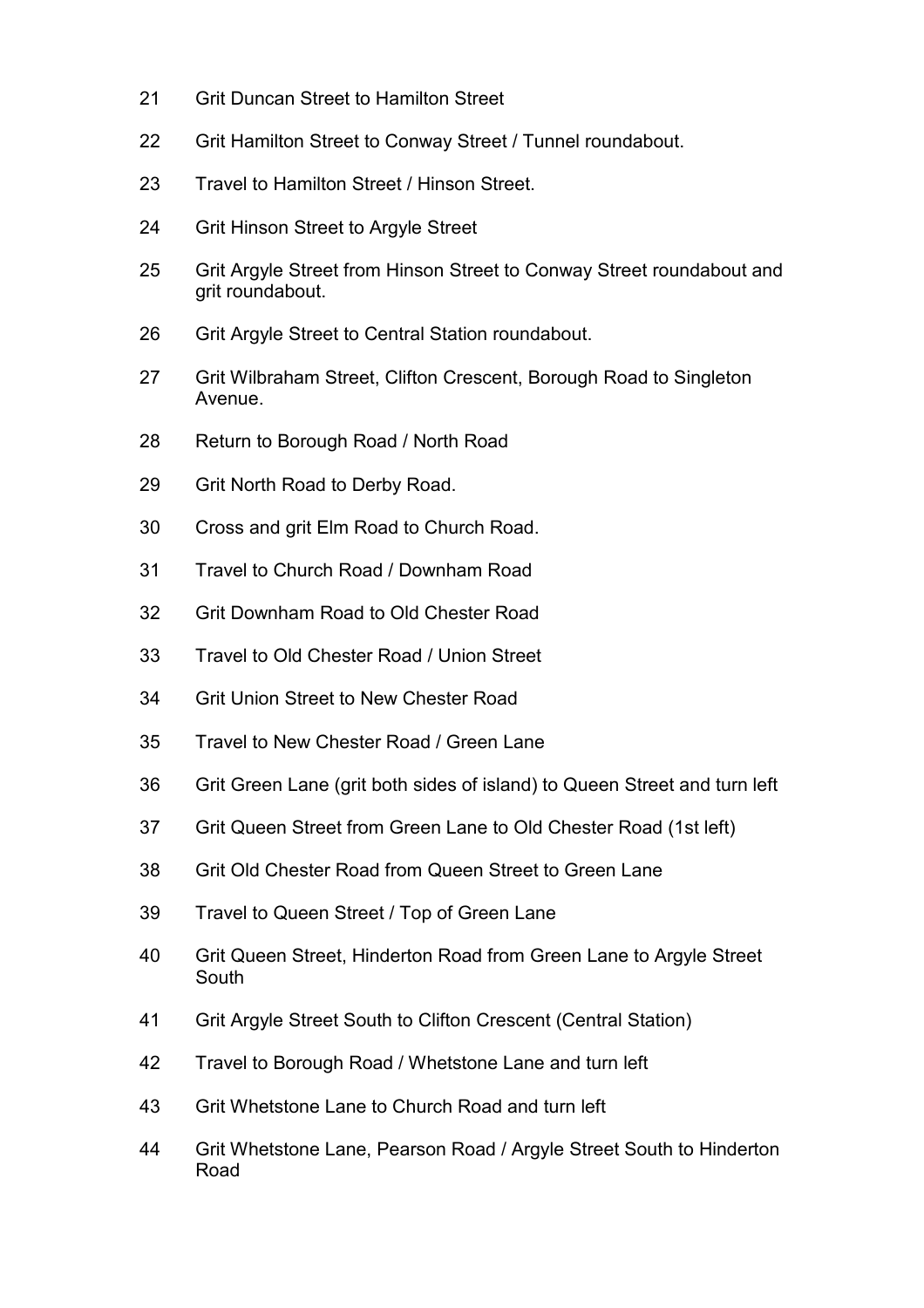- 45 Travel to Whetstone Lane / Derby Road
- 46 Grit Derby Road, Greenway Road to Mount Road / Everest Road / Bebington Road roundabout
- 47 Travel to Church Road / Well Lane
- 48 Grit Well Lane to Old Chester Road (Grit both sides of refuges)
- 49 Cross to St Pauls Road
- 50 Grit St Pauls Road to New Chester Road
- 51 Travel to Greenway Road / Prenton Road East
- 52 Grit Prenton Road East to Borough Road
- 53 Cross and grit Prenton Road West to Storeton Road
- 54 Cross and grit Prenton Lane, Prenton Hall Road to Woodchurch Road
- 55 Travel to Woodchurch Road / Prenton Dell Road
- 56 Grit Prenton Dell Road to Prenton Hall Road
- 57 Travel to Waterpark Road / Storeton Road
- 58 Grit Waterpark Road to Prenton Hall Road
- 59 Travel to Prenton Hall Road / Prenton Village Road
- 60 Grit Prenton Village Road east side from Prenton Hall Road to Prenton Hall Road
- 61 Travel to Prenton Village Road / Bramwell Avenue
- 62 Grit Bramwell Avenue to Glenavon Road
- 63 Grit Glenavon Road to Prenton Hall Road
- 64 Travel to Woodchurch Road / Holm Lane
- 65 Grit Holm Lane to Talbot Road
- 66 Travel to Bidston Road / Budworth Road
- 67 Grit Budworth Road to Wexford Road
- 68 Grit Wexford Road to Bidston Road
- 69 Return to Budworth Road / Wexford Road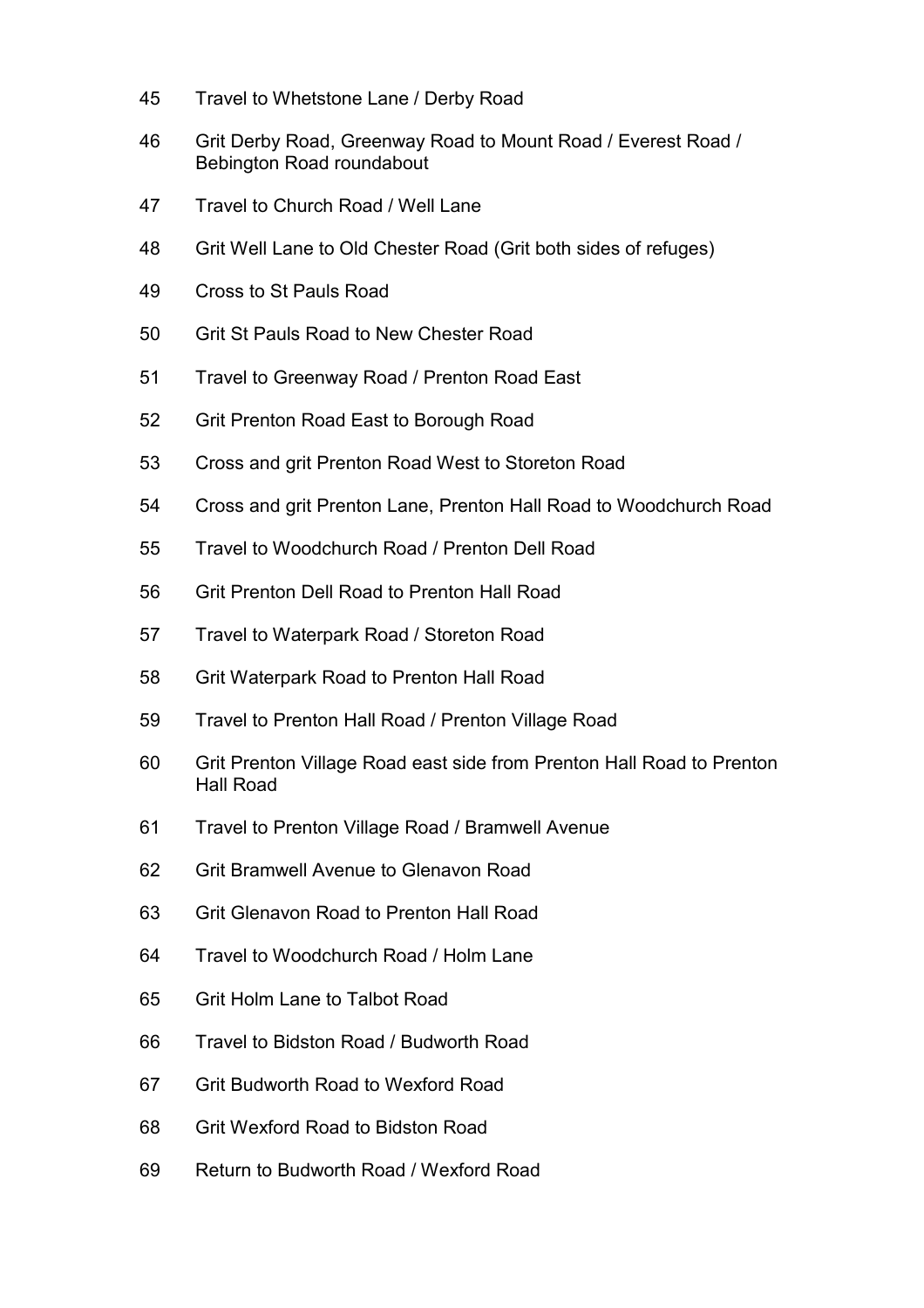- 70 Grit Budworth Road, West Road, Beryl Road to Noctorum Avenue
- 71 Travel to Noctorum Avenue / Upton Road
- 72 Grit Noctorum Avenue, Noctorum Way, Townfield Lane to Bidston Road
- 73 Travel to Wexford Road / Mere Farm Road
- 74 Grit Mere Farm Road to Farndon Way
- 75 Grit Farndon Way to Townfield Lane
- 76 Travel to Noctorum Way / Wethersfield Road
- 77 Grit Wethersfield Road to Budworth Road / West Road
- 78 Travel to West Road / Westway
- 79 Grit Westway to Noctorum Avenue / Noctorum Way
- 80 Travel to Townfield Lane / Shavington Avenue
- 81 Grit Shavington Avenue to Overton Way
- 82 Grit Overton Way to Holm Lane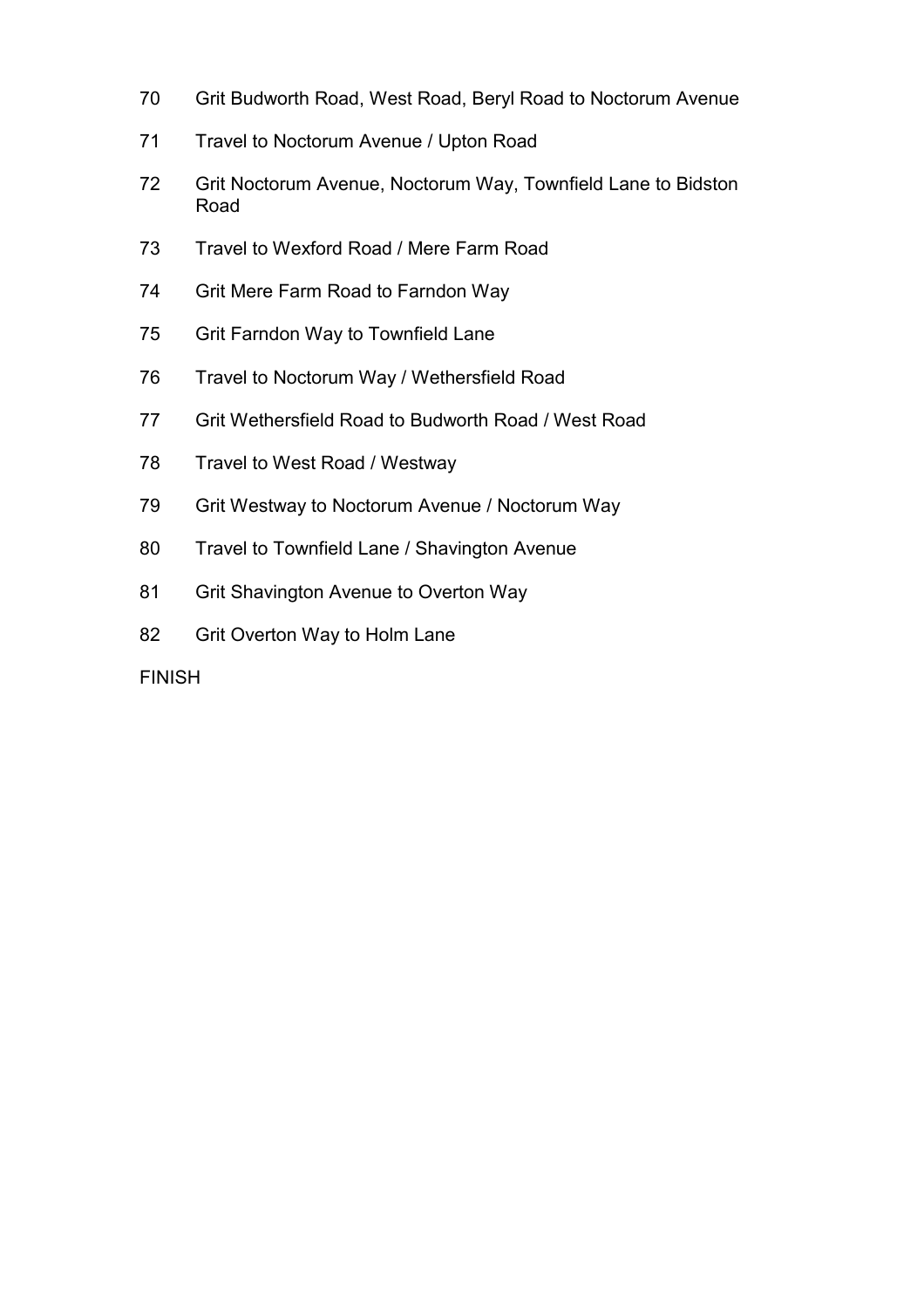# Route No. 5 Purple

- 1 Travel to Upton Road / Warren Drive
- 2 Grit Upton Road eastward to Lymm Road and grit roundabout
- 3 Grit Lymm Road loop and return to Broadheath Avenue
- 4 Grit Broadheath Avenue to end
- 5 Grit Upton Road from Lymm Road to Eleanor Road
- 6 Grit Eleanor Road to Statham Road
- 7 Grit Statham Road to Edrich Avenue and return to Upton Road
- 8 Grit Upton Road, Park Road North to Laird Street, Birkenhead
- 9 Grit Park Road North, Conway Street from Laird Street to Hamilton Street / Tunnel Approach roundabout
- 10 Grit roundabout and grit Conway Street to Europa Boulevard
- 11 Grit Europa Boulevard to Price Street
- 12 Grit Europa Boulevard to Conway Street
- 13 Travel to Borough Road / Whetstone Lane and turn right
- 14 Grit Whetstone Lane, Atherton Street, Exmouth Street, Watson Street, Rendel Street to Tower Road / Canning Street roundabout
- 15 Turn right and grit Canning Street to Hamilton Street
- 16 Travel around circulatory to Canning Street and grit access slip
- 17 Travel to Canning Street / Shore Road
- 18 Grit Shore Road (including both sides of refuges and building at Hamilton Street end)
- 19 Travel to Cleveland Street / Argyle Street
- 20 Grit Cleveland Street to Corporation Road / Cavendish Street roundabout
- 21 Travel to start of Beaufort Road
- 22 Grit Beaufort Road to Stanley Road / Wallasey Bridge Road roundabout and grit roundabout exiting to Wallasey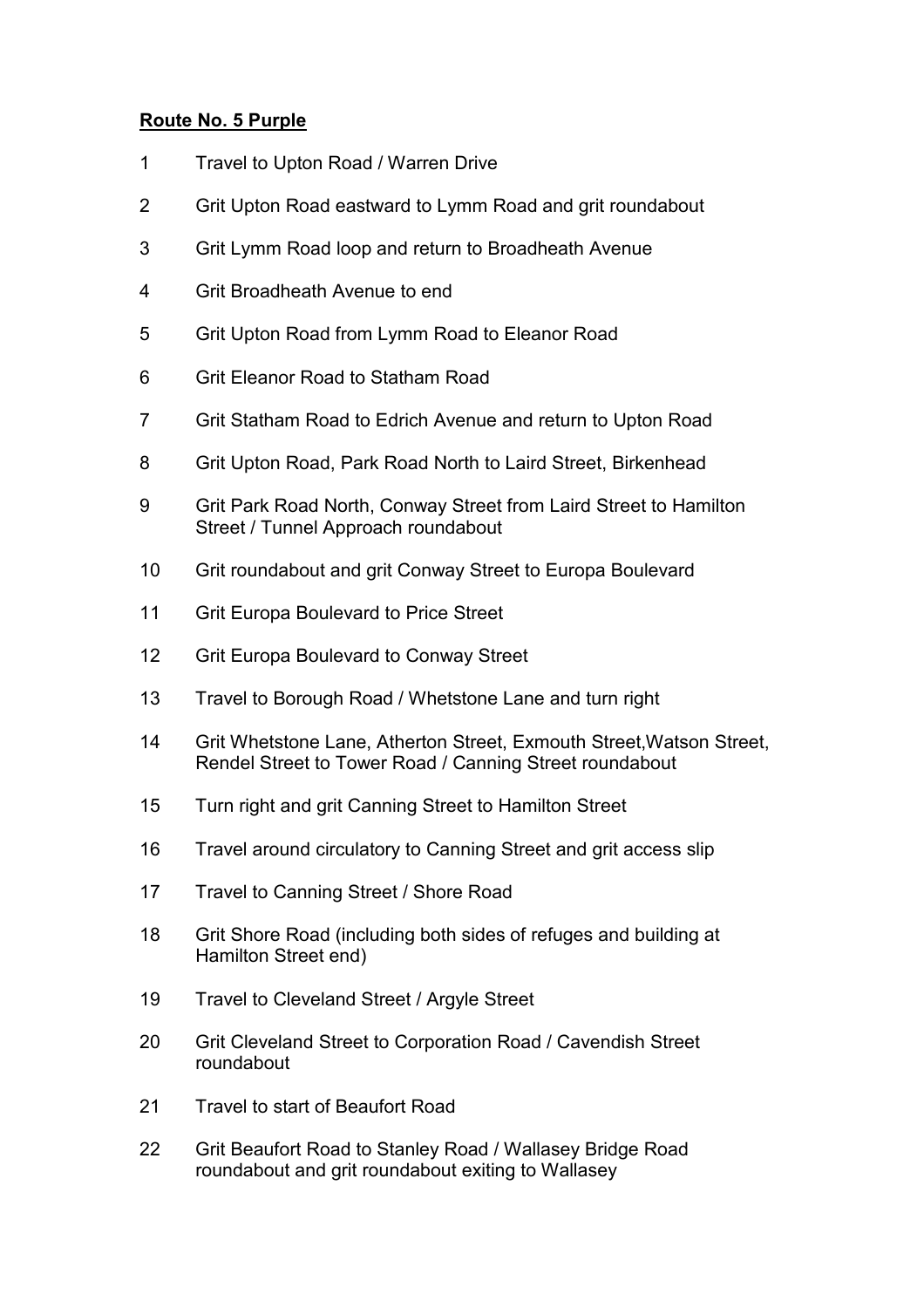- 23 Grit Wallasey Bridge Road to Docks Link roundabout and return to Beaufort Road roundabout
- 24 Grit Stanley Road to St James Church / Laird Street
- 25 Grit Laird Street, Park Road North to Cavendish Street
- 26 Travel to Park Road North / Duke Street
- 27 Grit Duke Street to Dock Road (Grit slip roads)
- 28 Travel to Dock Road / Tower Road roundabout
- 29 Grit Tower Road to Rendel Street and grit roundabout
- 30 Travel to Rendel Street / Corporation Road
- 31 Grit Corporation Road to St James Church
- 32 Travel to Upton Road / Boundary Road and turn left
- 33 Grit Boundary Road, Bidston Road, Talbot Road, Mill Hill, Ingestre Road, Storeton Road to Woodchurch Road
- 34 Travel to Woodchurch Road / Singleton Avenue lights
- 35 Grit Woodchurch Road, Oxton Road from lane separation to Grange Road West / Whetstone Lane
- 36 Travel to Claughton Road / Exmouth Street and turn right
- 37 Grit Claughton Road to Hemingford Street and return to Exmouth Street
- 38 Grit Claughton Road, Park Road South, Park Road West to Park Road North and turn around
- 39 Grit Park Road West to Park Road South / Palm Grove
- 40 Travel to Park Road North / Ashville Road
- 41 Grit Ashville Road (both sides of any refuges) to Park Road West
- 42 Exit to St Davids Road
- 43 Grit St Davids Road to Egerton Road / Forest Road
- 44 Travel to Shrewsbury Road / Tollemache Road and turn to Claughton
- 45 Grit Shrewsbury Road to Upton Road
- 46 Travel to Upton Road / Tollemache Road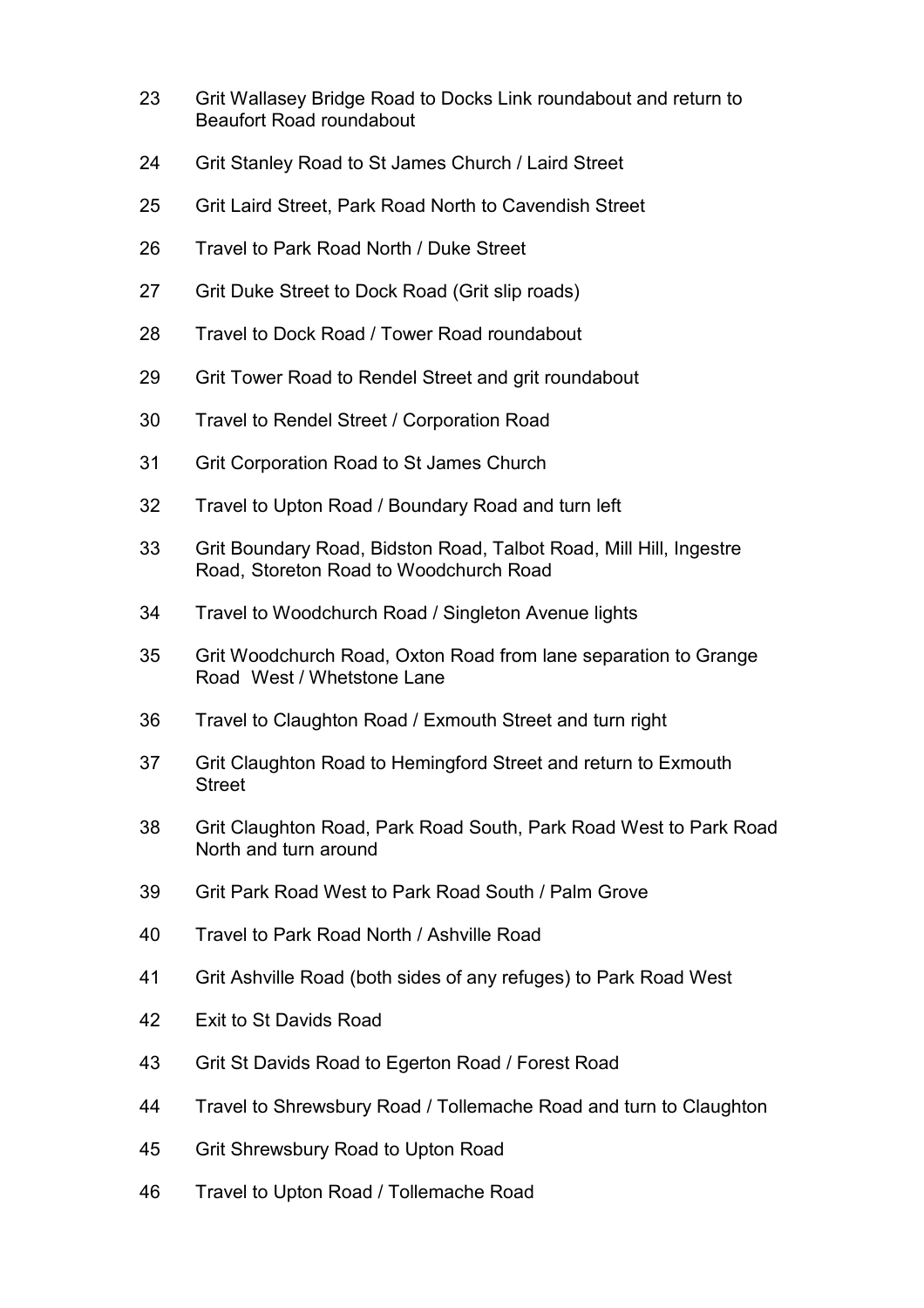- 47 Grit Tollemache Road northwards to St James Road and turn around
- 48 Grit Tollemache Road, Egerton Road to Park Road West
- 49 Travel to Park Road South / Slatey Road
- 50 Grit Slatey Road to Christchurch Road
- 51 Grit Christchurch Road to Rose Mount
- 52 Grit Rose Mount to Ingestre Road
- 53 Travel to Christchurch Road / Palm Hill
- 54 Grit Palm Hill to Shrewsbury Road / Balls Road
- 55 Travel to Shrewsbury Road / Columbia Road
- 56 Grit Columbia Road to Village Road
- 57 Travel to Slatey Road / Devonshire Road
- 58 Grit Devonshire Road westwards, Devonshire Place, Manor Hill to St David Road roundabout
- 59 Travel to Forest Road / St David Road roundabout
- 60 Grit Forest Road southward to Howbeck Road
- 61 Grit Howbeck Road to Bidston Road
- 62 Travel to Bidston Road / Ashburton Road
- 63 Grit Ashburton Road to Tollemache Road
- 64 Travel to Tollemache Road / Shrewsbury Road
- 65 Grit Shrewsbury Road to St Aidans Terrace
- 66 Grit St Aidens Terrace to roundabout
- 67 Travel to Shrewsbury Road / St Aidans Terrace
- 68 Grit Shrewsbury Road, Balls Road, Balls Road East to Borough Road
- 69 Travel to Borough Road / Salisbury Street
- 70 Grit Salisbury Street to Whetstone Lane
- 71 Travel to Whetstone Lane / Grange Road West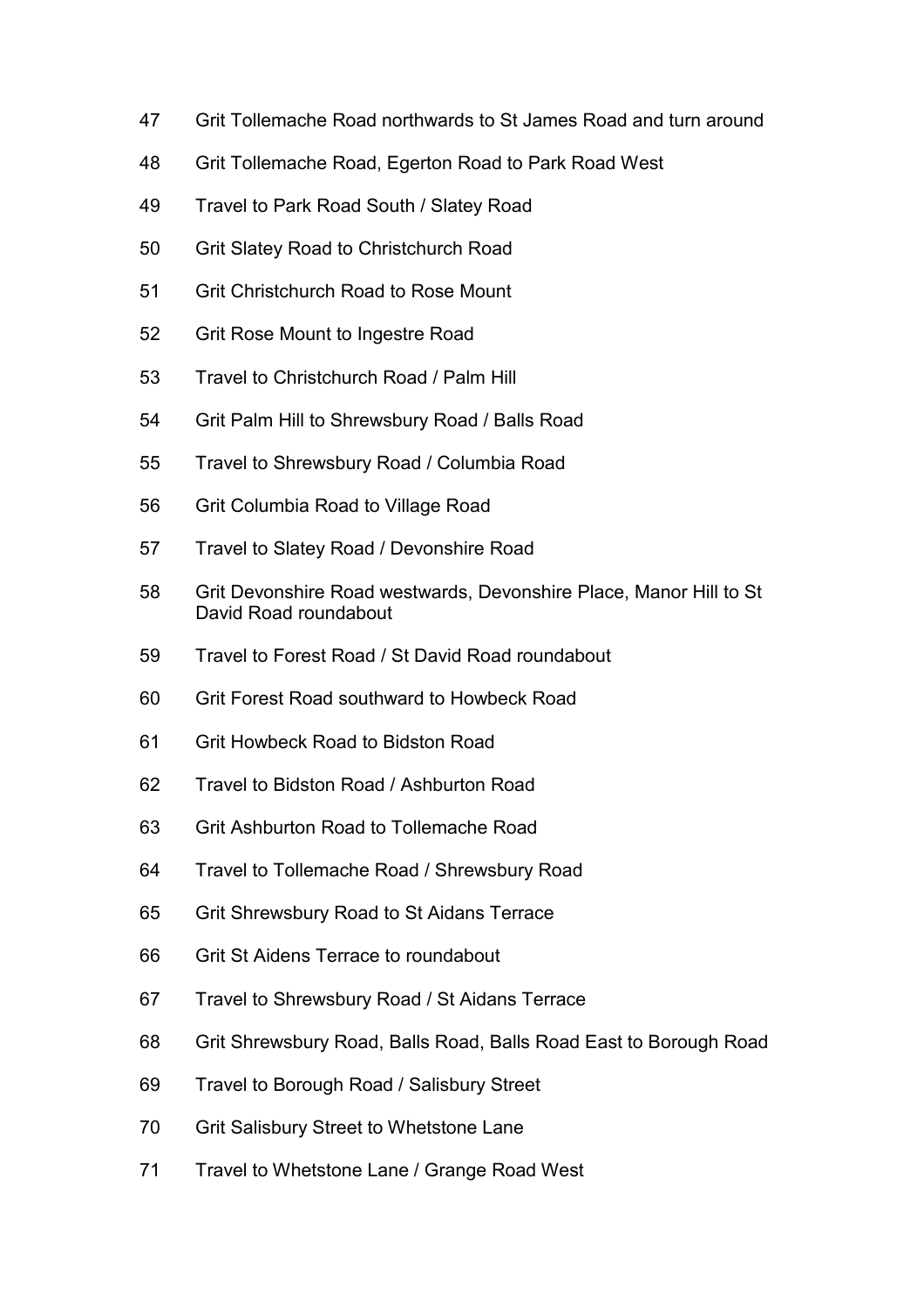- 72 Grit Grange Road West to Cole Street
- 73 Grit Cole Street to Claughton Road
- 74 Return to Grange Road West via Eastbourne Road and turn left
- 75 Grit Grange Road West left filter onto Whetstone Lane / Exmouth Street
- 76 Travel to Claughton Road / Park Road East
- 77 Grit Park Road East, Vittoria Street to Corporation Road
- 78 Travel to Cleveland Street / Park Street
- 79 Grit Park Street, Freeman Street to Rendel Street
- 80 Travel to Cleveland Street / Old Bidston Road
- 81 Grit Old Bidston Road to Cavendish Street / Brassey Street including cul-de-sac section
- 82 Grit Brassey Street to Laird Street including both sides of islands
- 83 Travel to Bidston Road / Vyner Road South
- 84 Grit Vyner Road South to Upton Road
- 85 Grit Vyner Road North to Boundary Road
- 86 Grit Boundary Road to Bidston Village Road
- 87 Grit Bidston Village Road to Hoylake Road
- 88 Grit Valley Road to end
- 89 Return to Bidston Village Road / Boundary Road
- 90 Grit Bidston Village Road to Fender Way
- 91 Grit Fender Way, Warren Drive to Upton Road including both sides of islands
- 92 Travel to Upton Bypass / Manor Drive and turn right
- 93 Grit Manor Drive to Norwich Drive
- 94 Grit whole of Norwich Drive loop and return to Manor Drive
- 95 Grit Manor Drive, Sandbrook Lane to Cherry Tree Road
- 96 Grit Cherry Tree Road to Chapelhill Road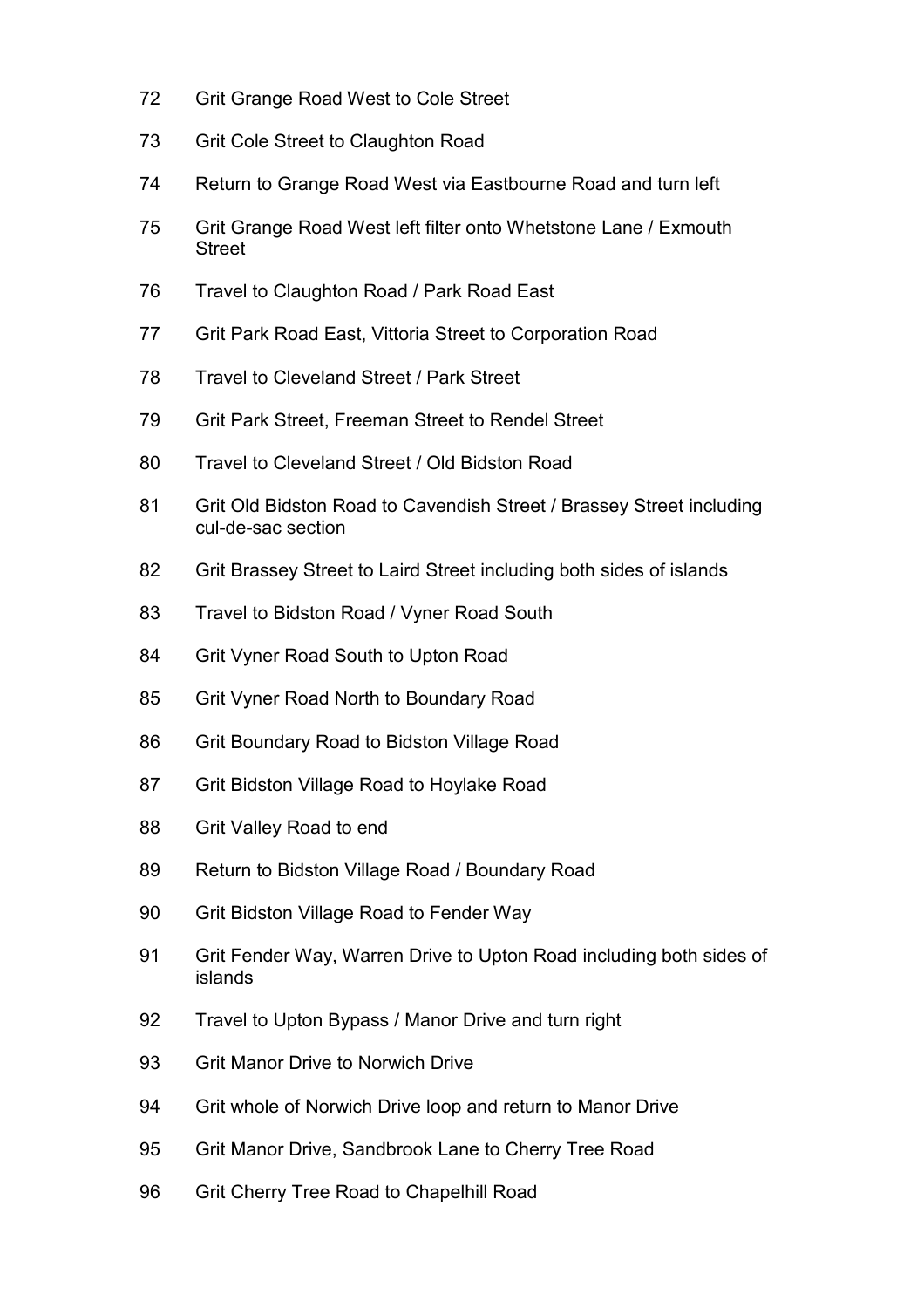- 97 Grit Chapelhill Road to Stavordale Road
- 98 Grit Stavordale Road to Hoylake Road
- 99 Travel to Hoylake Road / Sandbrook Lane
- 100 Grit Sandbrook Lane to Cherry Tree Road
- 101 Travel to Sandbrook Lane / Croft Drive
- 102 Grit Croft Drive to Upton Road
- 103 Travel to Hoylake Road / Sandbrook Lane
- 104 Grit Sandbrook Lane filter to end of island
- 105 Travel to Glebelands Road
- 106 Grit Glebelands Road to Upton Road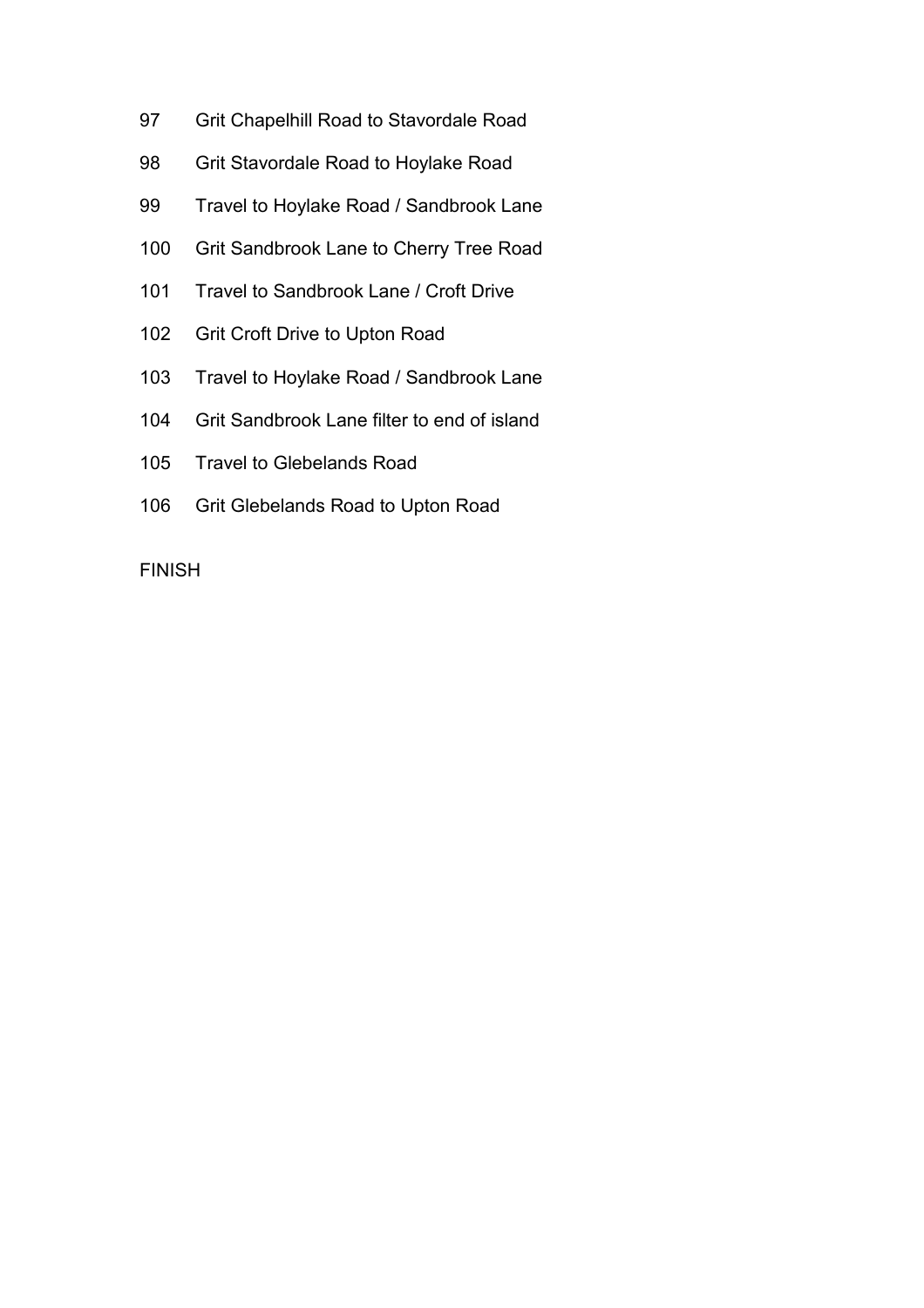### Route No. 6 Yellow

- 1 Travel to Birkenhead Road / Dock Road
- 2 Grit Birkenhead Road to Victoria Place
- 3 Grit Ferry terminal circulatory
- 4 Grit Church Road, Brighton Street, King Street, Seabank Road, Rowson Street, to Kings Parade / Marine Promenade
- 5 Grit Marine Promenade to end and return
- 6 Grit Kings Parade to Atherton Street
- 7 Grit Atherton Street to St Georges Mount
- 8 Travel to Kings Parade promenade / Portland Street
- 9 Grit Portland Street to Albion Street
- 10 Grit Albion Street to Rowson Street
- 11 Travel to Rowson Street / Victoria Road
- 12 Grit Victoria Road to roundabout and return
- 13 Travel to Kings Parade / Atherton Street
- 14 Grit Kings Parade, Harrison Drive to junction Bayswater Road and turn around (NB Grit all roundabouts)
- 15 Grit Harrison Drive, Kings Parade to Marine Promenade / Rowson Street
- 16 Travel to Rowson Street / Victoria Road
- 17 Grit Victoria Road, Warren Drive to Grove Road and grit roundabout
- 18 Grit Grove Road to Harrison Drive
- 19 Grit Harrison Drive to Bayswater Road
- 20 Travel to Harrison Drive / Grove Road
- 21 Grit Wallasey Village to Breck Road / St Hilary Brow roundabout and turn left
- 22 Grit St Hilary Brow, Wallasey Road, Liscard Village to Liscard Crescent
- 23 Grit Liscard Crescent to Mill Lane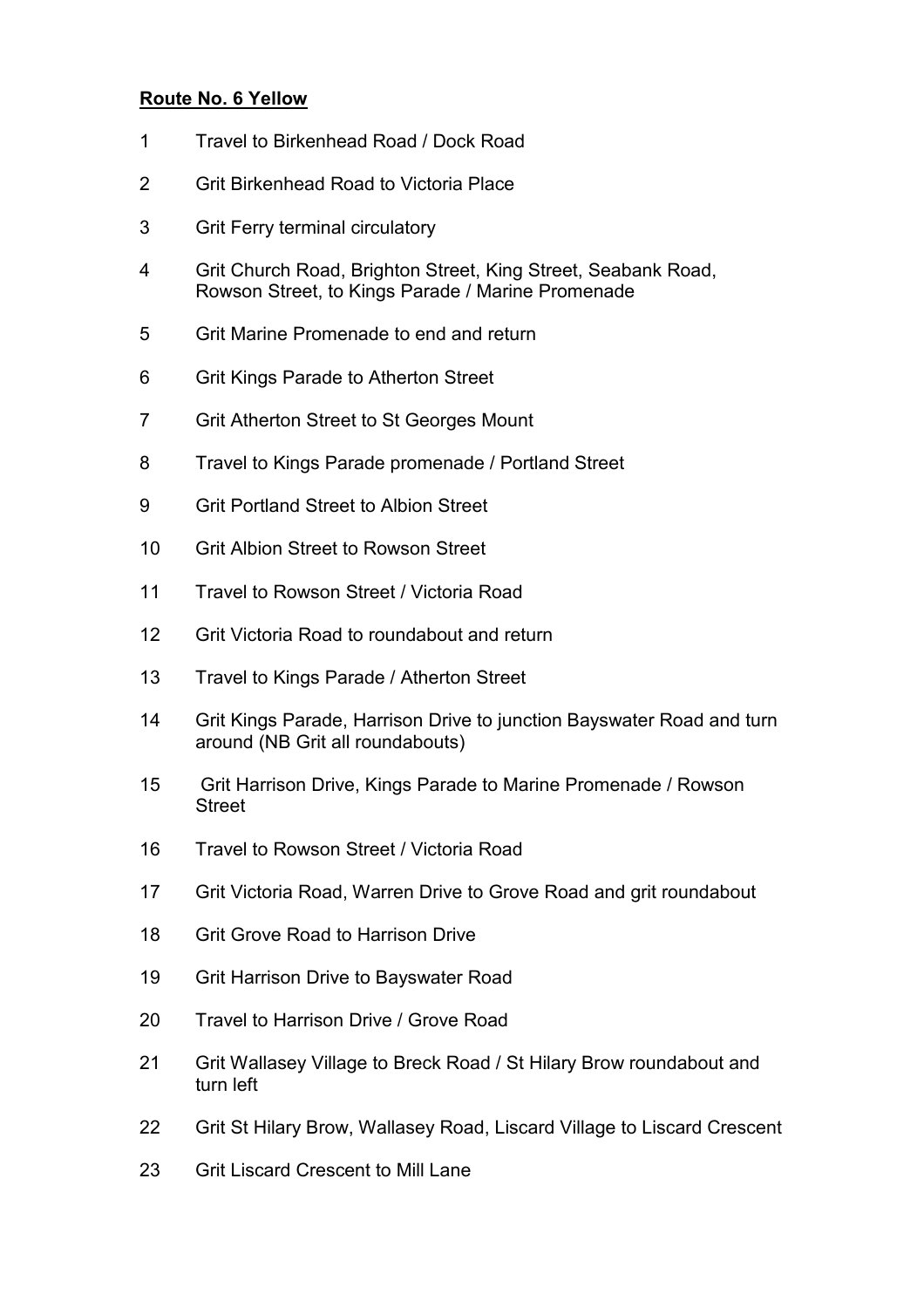- 24 Grit Mill Lane to St Albans Road
- 25 Grit St Albans Road to Wallasey Road
- 26 Travel to Liscard Crescent and grit bus layby
- 27 Travel to Mill Lane / St Albans Road
- 28 Grit Mill Lane to Victoria Hospital
- 29 Grit Hospital Road
- 30 Grit Mill Lane, Poulton Bridge Road to Dock Road
- 31 Grit roundabout
- 32 Grit Poulton Bridge Road to Breck Road
- 33 Grit Breck Road to St Hilary Brow
- 34 Travel to Wallasey Village / Sandy Lane
- 35 Grit Sandy Lane to Claremount Road
- 36 Grit Claremount Road to St Hilary Brow
- 37 Travel to Claremount Road / Broadway Avenue
- 38 Grit Broadway Avenue to Belvidere Road
- 39 Travel to Claremount Road / Broadway
- 40 Grit Broadway, St Georges Road to Sandy Lane
- 41 Travel to Sandy Lane / Claremount Road
- 42 Grit Claremount Road to Grove Road
- 43 Travel to Grove Road / Rolleston Drive lights and turn right
- 44 Grit Rolleston Drive, Belvidere Road, Torrington Road, Marlowe Road, Woodstock Road, Oxton Road, Gorsey Lane to roundabout
- 45 Grit roundabout and northbound slip and return to roundabout
- 46 Grit Gorsey Lane to Dock Road and back up to roundabout
- 47 Travel to Dock Road / Oakdale Road
- 48 Grit Oakdale Road to Vernon Avenue
- 49 Grit Vernon Avenue to Wheatland Lane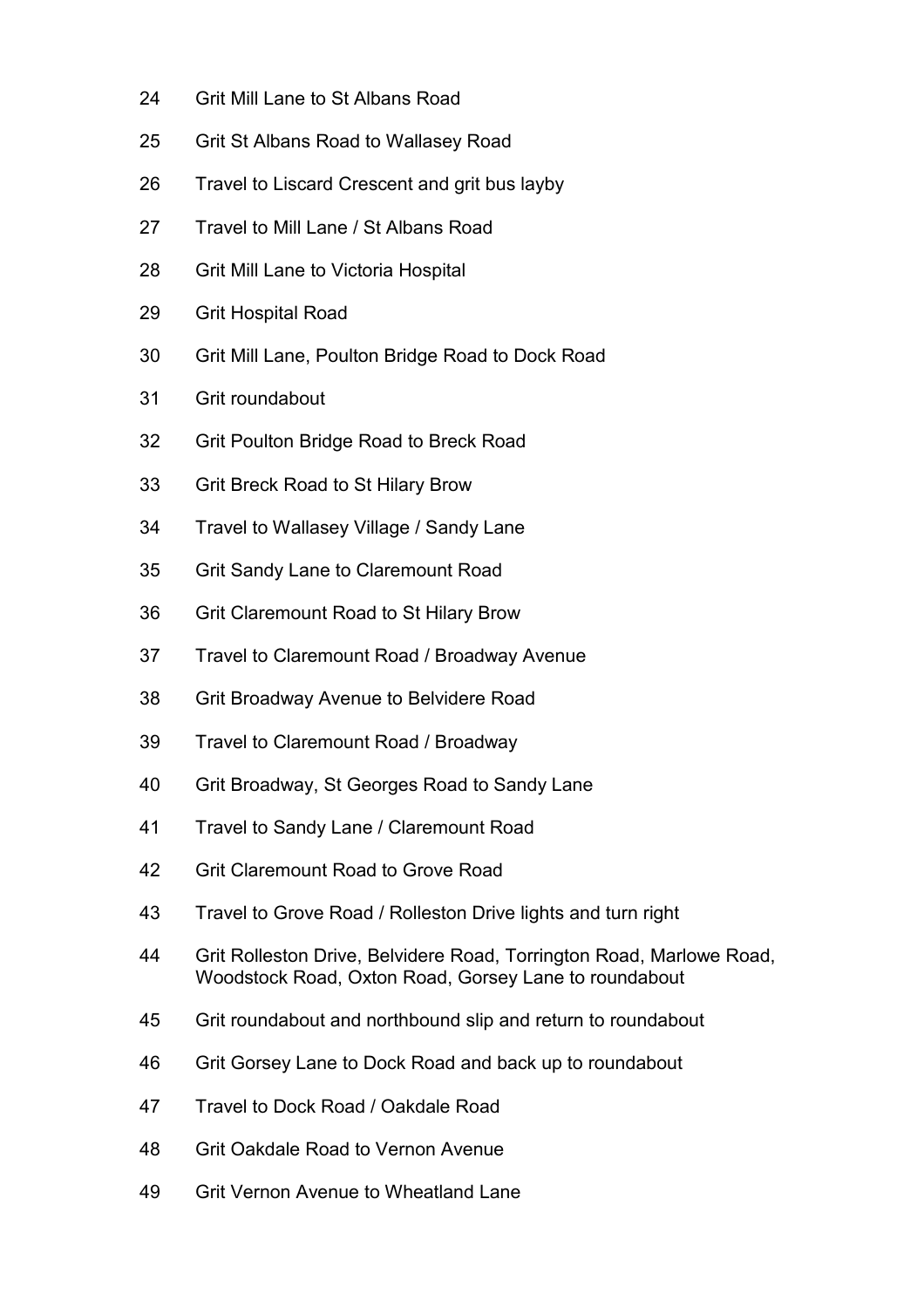- 50 Travel to Wheatland Lane / St Pauls Road
- 51 Grit St Pauls Road to Church Road
- 52 Travel to Brighton Street / Borough Road
- 53 Grit Borough Road to Poulton Road
- 54 Grit Poulton Road to Mainwaring Road
- 55 Grit Mainwaring Road to Liscard Road
- 56 Grit Liscard Road to Mill Lane
- 57 Travel to Liscard Village / Liscard Crescent lights
- 58 Grit Liscard Village, Rake Lane, Rowson Street to Seabank Road
- 59 Travel to Albion Street / Dudley Road
- 60 Grit Dudley Road to Hamilton Road and turn right
- 61 Grit Hamilton Road to Mount Road and turn left
- 62 Grit Mount Road, Kirkway, Earlston Road, Penkett Road to Steele Avenue
- 63 Grit Steele Avenue to Seabank Road
- 64 Cross to Holland Road and grit to Magazine Brow
- 65 Grit Magazine Brow, Magazine Lane to Rake Lane / Rowson Street
- 66 Cross to Mount Pleasant Road and grit to Hose Side Road
- 67 Grit Hose Side Road, to Warren Drive roundabout
- 68 Travel to Hose Side Road / Seaview Road
- 69 Grit Seaview Road to Earlston Road
- 70 Grit Earlston Road to Kirkway
- 71 Return to Seaview Road / Earlston Road
- 72 Grit Seaview Road to Wallasey Road / Liscard Village
- 73 Travel to Liscard Village / Manor Road
- 74 Grit Manor Road to Seabank Road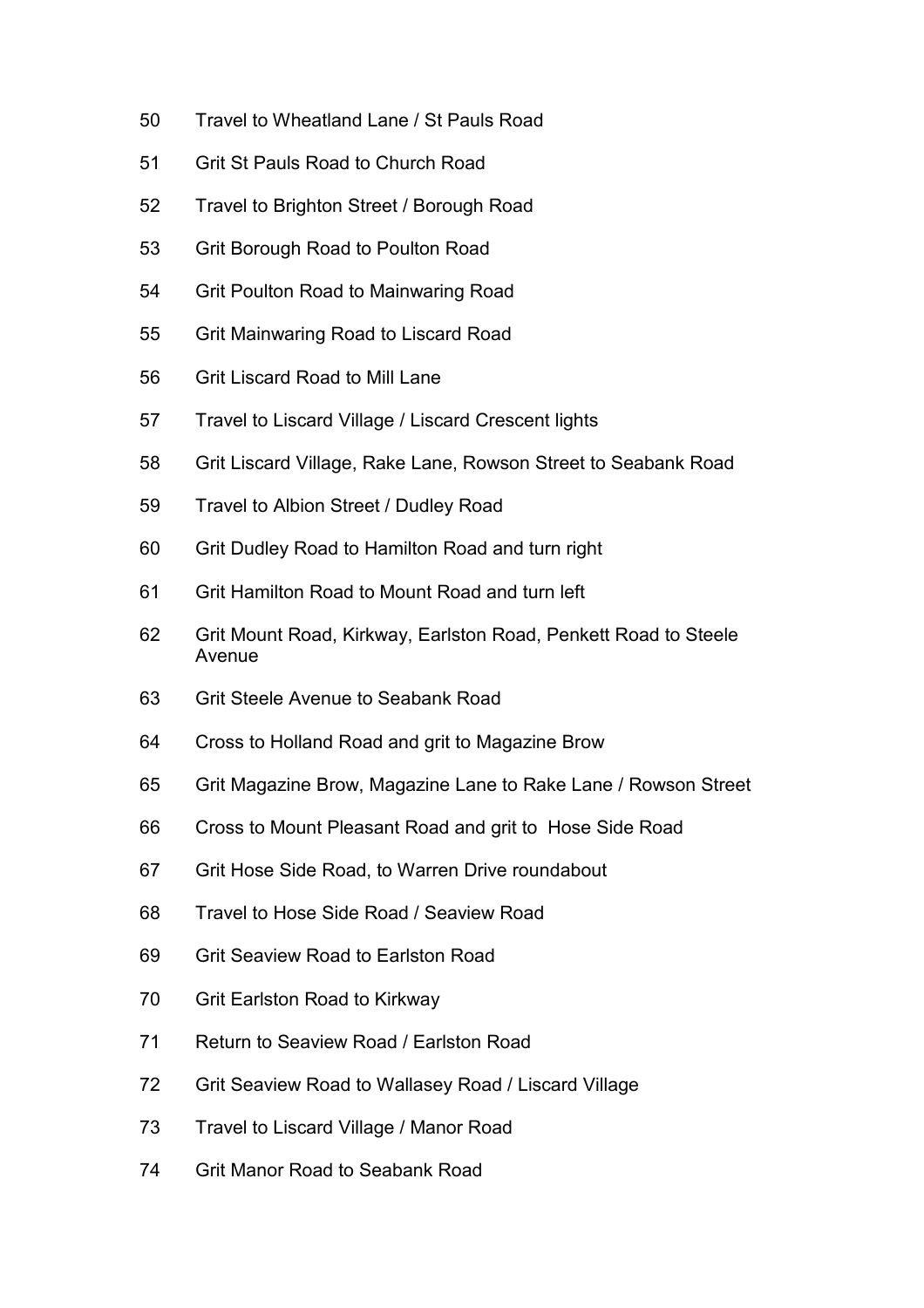- 75 Travel to Seabank Road / Trafalgar Road
- 76 Grit Trafalgar Road to Stringhey Road
- 77 Grit Stringhey Road, Penkett Road to Zig Zag Road / Steele Avenue
- 78 Grit Zig Zag Road to Rake Lane and return to Withens Lane
- 79 Grit Withens Lane to Martins Lane / Serpentine Road
- 80 Grit Serpentine Road to Liscard Road
- 81 Travel to Liscard Road / Martins Lane
- 82 Grit Martins Lane to Withens Lane (grit both sides of island)
- 83 Travel to Manor Road / Grosvenor Street
- 84 Grit Grosvenor Street to Martins Lane
- 85 Travel to Trafalgar Road / Serpentine Road
- 86 Grit Trafalgar Road to Stringhey Road
- 87 Travel to Church Street / Brighton Street
- 88 Grit Church Street to Liscard Road (grit both sides of island) and turn left
- 89 Turn 1st right to Parkside
- 90 Grit Parkside, Hampstead Road to Poulton Road
- 91 Travel to Poulton Road / Brentwood Street / Rycroft Road
- 92 Grit Rycroft Road to Gorsedale Road and turn left
- 93 Grit Gorsedale Road to Oakdale Road
- 94 Grit Oakdale Road to Vernon Avenue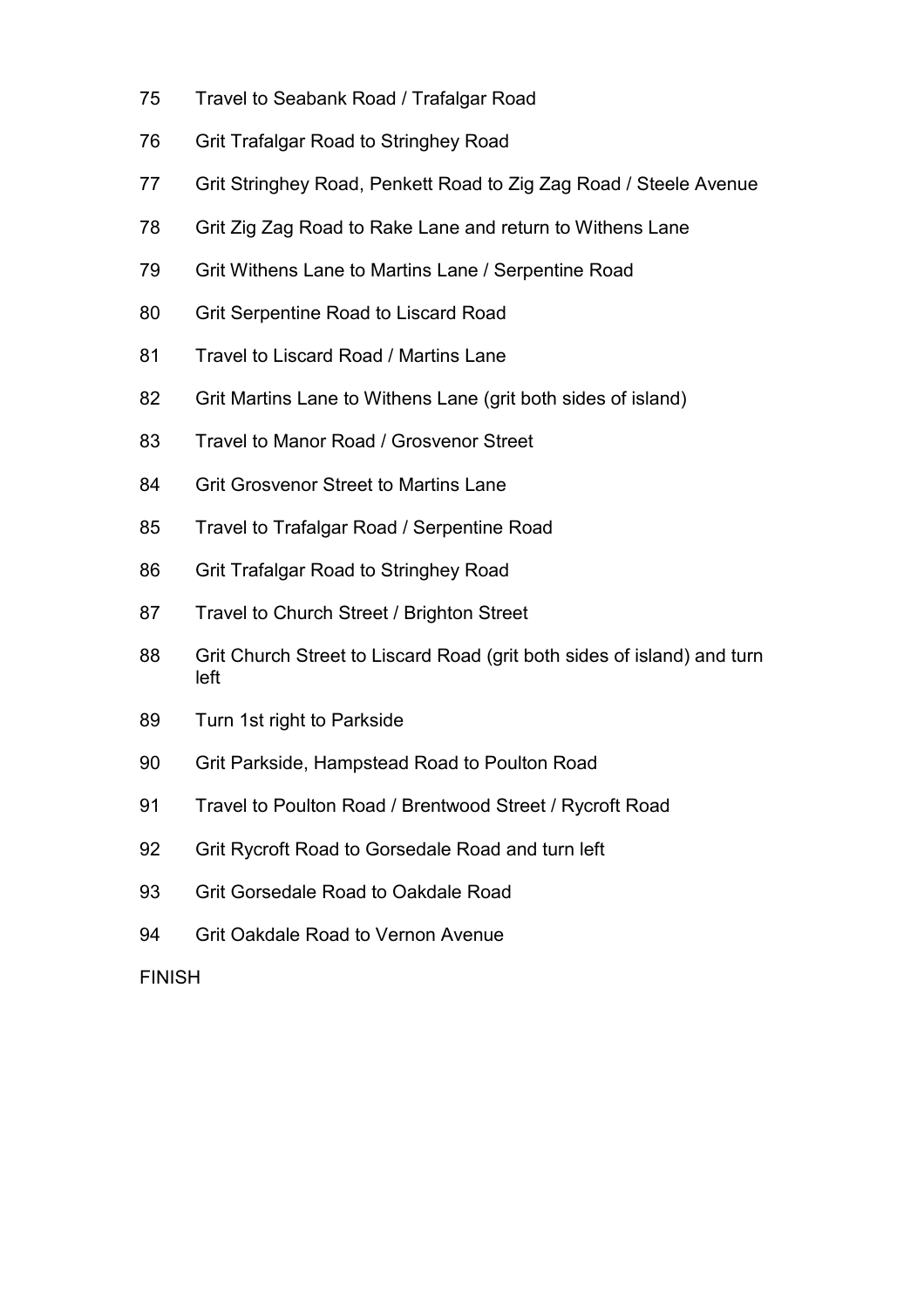# Route No. 7 Lime

- 1 Travel to Moreton Road / Royden Road, Upton
- 2 Grit Royden Road to Upton Bypass and travel to Upton Bypass / Greasby Road roundabout
- 3 Grit Greasby Road, Frankby Road, Black Horse Hill to Column Road
- 4 Travel to Grange Road / Dee Lane
- 5 Grit Dee Lane to end and return to Dee Lane / Banks Road
- 6 Grit Banks Road to Sandy Lane
- 7 Grit Sandy Lane to Village Road / Caldy Road
- 8 Grit Village Road to St Bridgets Lane
- 9 Grit St Bridgets Lane / Ludlow Drive to Sandy Lane
- 10 Travel to Village Road / Caldy Road
- 11 Grit Caldy Road to Column Road / Montgomery Hill roundabout
- 12 Grit Montgomery Hill to Hillbark Road and turn left
- 13 Grit Hillbark Road to Frankby Road
- 14 Travel to Frankby Road / Greasby Road lights
- 15 Grit Greasby Road southwards to Arrowe Road
- 16 Grit Arrowe Road to Rigby Drive
- 17 Grit Rigby Drive to school and return
- 18 Grit Arrowe Road, Arrowe Brook Road to Arrowe Park Road and turn
- 19 Grit Arrowe Brook Road to Arrowe Brook Lane
- 20 Grit Arrowe Brook Lane to Mill Hill Road roundabout
- 21 Grit Mill Hill Road to Thingwall Road
- 22 Travel to Thurstaston Road / Manor Road, Irby
- 23 Grit Manor Road to Mill Hill Road
- 24 Travel to Mill Hill Road / Mill Lane
- 25 Grit Mill Lane to Greasby Road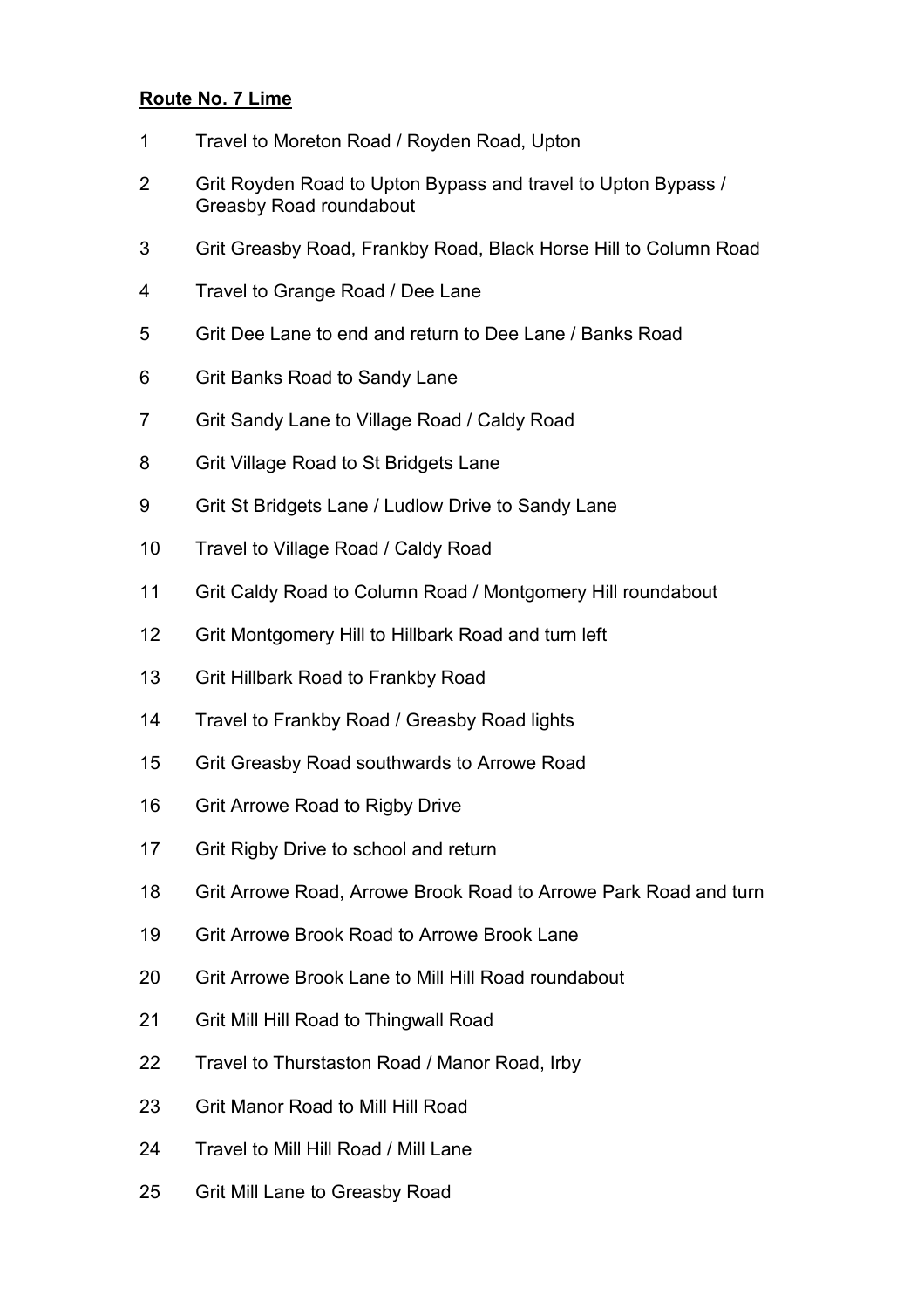- 26 Travel to Greasby Road / Well Lane
- 27 Grit Well Lane to Frankby Road roundabout and grit roundabout
- 28 Travel to Mill Hill Road / Hillbark Road
- 29 Grit Hillbark Road to Montgomery Hill
- 30 Travel to Column Road / Grange Cross Lane
- 31 Grit Grange Cross Lane to Newton Park Road
- 32 Cross to Ennisdale Drive
- 33 Grit Ennisdale Drive to Black Horse Hill
- 34 Travel to Frankby Road / Newton Cross Lane
- 35 Grit Newton Cross Lane to Newton Park Road
- 36 Grit Newton Park Road, Grammar School Lane to Column Road and turn right
- 37 Travel to Column Road / Village Road
- 38 Grit Village Road to St Bridgets Lane
- 39 Travel to Sandy Lane / Hilbre Road
- 40 Grit Hilbre Road, Westbourne Road to Grange Road
- 41 Travel to Grange Road / Bridge Road
- 42 Grit Bridge Road to Anglesey Road / Orrysdale Road
- 43 Grit Anglesey Road, Greenbank Road to Saughall Massie Road / Black Horse Hill
- 44 Grit Saughall Massie Road to end of bypass and turn left to Saughall Road
- 45 Grit Saughall Road to Hoylake Road
- 46 Cross to Millhouse Lane and grit to 1st Town Meadow Lane junction on right hand side
- 47 Grit Town Meadow Lane to Millhouse Lane and turn left
- 48 Grit Millhouse Lane to Town Meadow Lane junction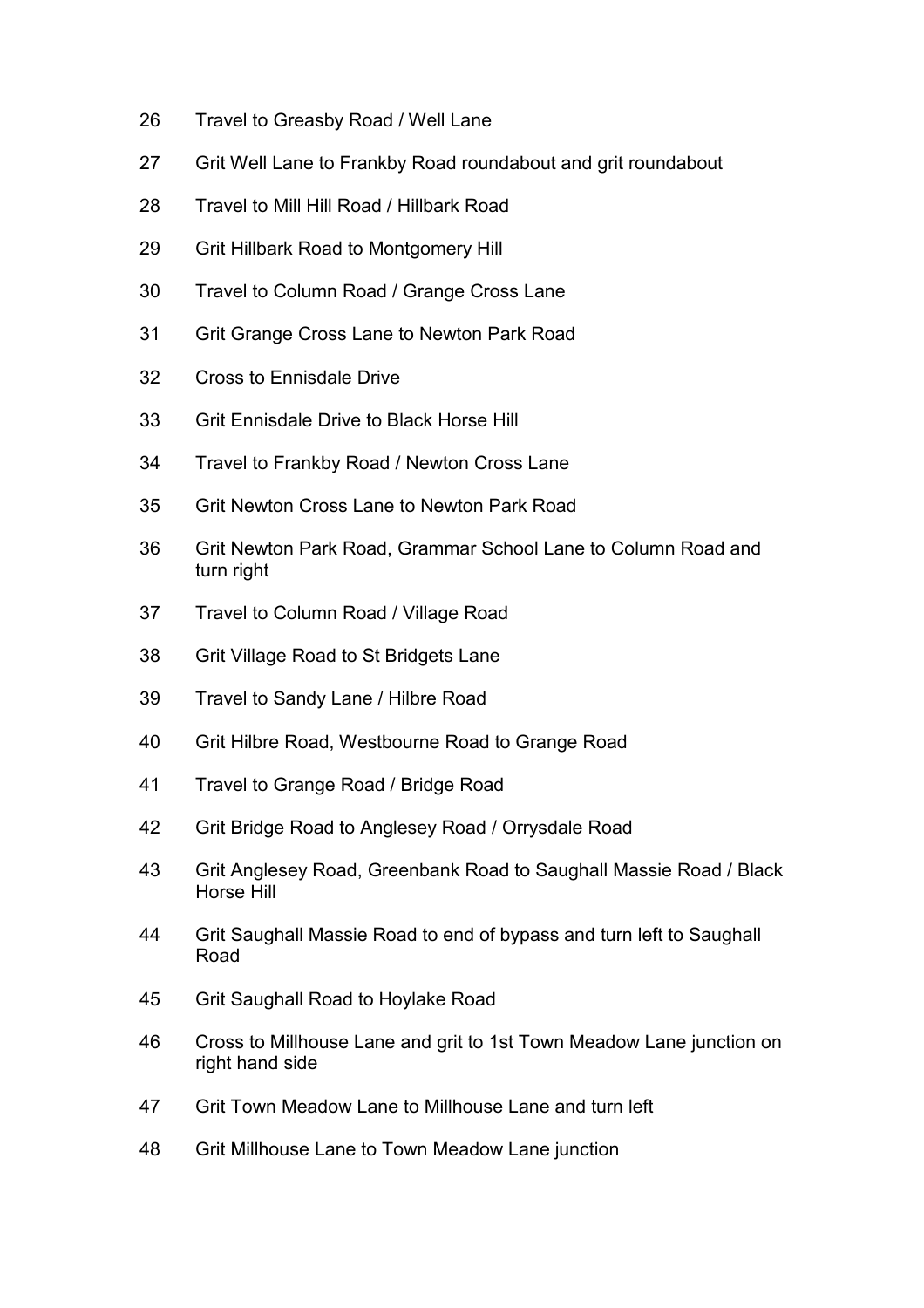- 49 Travel to Birkenhead Road / Heron Road roundabout and grit roundabout
- 50 Grit Heron Road, Pump Lane to Frankby Road
- 51 Travel to Greasby Road / Arrowe Road and turn right
- 52 Grit Greasby Road to Frankby Road
- 53 Travel to Saughall Massie Road via Greasby Road, Upton Bypass
- 54 Grit Saughall Massie Road from Upton Bypass to Saughall Massie Bypass
- 55 Turn 1st right to West Kirby Road and grit to Saughall Road
- 56 Travel to Saughall Road / Acton Lane
- 57 Grit Acton Lane to Hoylake Road
- 58 Cross to Bermuda Road and grit to Town Meadow Lane
- 59 Grit Town Meadow Lane to Maryland Lane
- 60 Grit Maryland Lane to Pasture Road
- 61 Travel to Hoylake Road / Borrowdale Road
- 62 Grit Borrowdale Road, Overchurch Road to Saughall Massie Road
- 63 Travel to Upton Bypass / Old Greasby Road roundabout
- 64 Grit Old Greasby Road to Moreton Road
- 65 Grit Moreton Road to Upton Village lights
- 66 Continue and grit The Village, Ford Road to Manor Drive
- 67 Travel to Ford Road / Salacre Lane
- 68 Grit Salacre Lane to Upton Bypass
- 69 Cross to Houghton Road
- 70 Grit Houghton Road to end
- 71 Travel to Meadow Crescent / Pool Lane
- 72 Grit Pool Lane to Arrowe Park Road
- 73 Return to Pool Lane / Meadow Crescent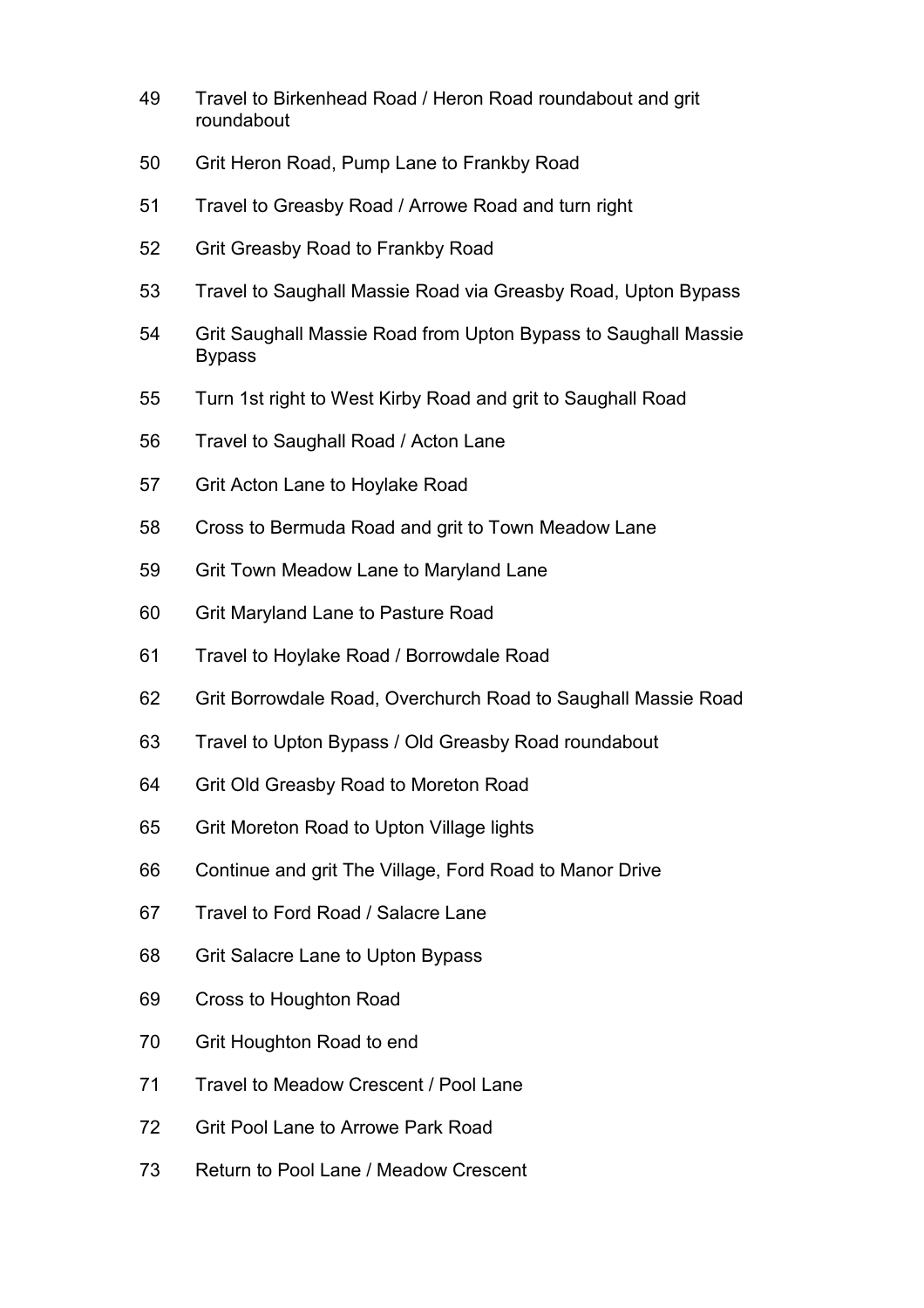- 74 Grit Meadow Crescent to Home Farm Road
- 75 Grit Home Farm Road to New Hey Road
- 76 Grit New Hey Road to Houghton Road
- 77 Travel to Houghton Road / Pemberton Road
- 78 Grit Pemberton Road to Home Farm Road
- 79 Travel to New Hey Road / Carr Bridge Road
- 80 Grit Carr Bridge Road to New Hey Road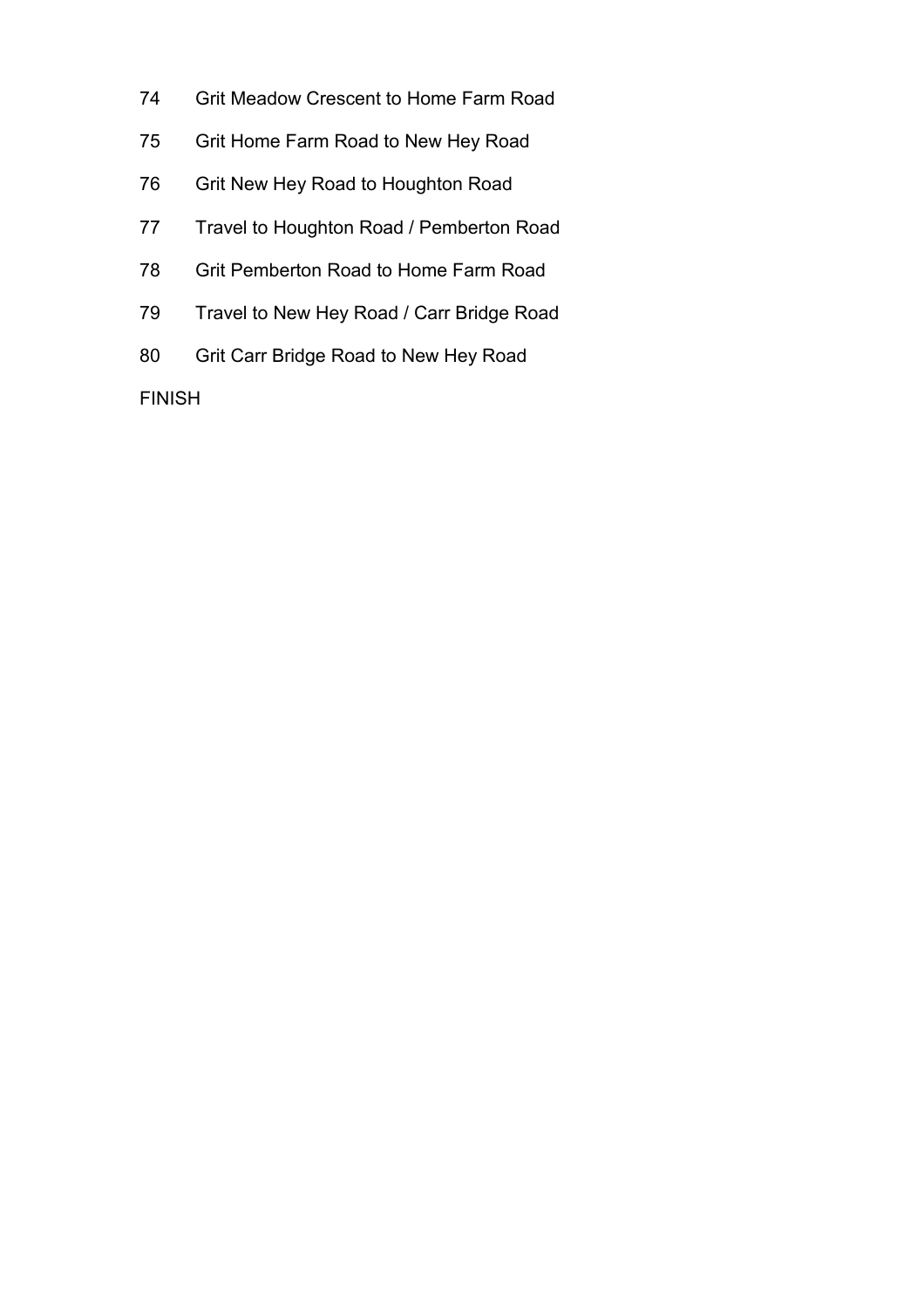### Route No. 8 Orange

- 1 Travel to New Chester Road / St Pauls Road
- 2 Grit New Chester Road from Bypass roundabout to Bolton Road roundabout, New Ferry and grit exit to Bolton Road
- 3 Grit Bolton Road to Greendale Road and turn left
- 4 Grit Greendale Road to Wood Street
- 5 Grit Wood Street to The Ginnel
- 6 Grit The Ginnel to Bolton Road
- 7 Travel to Bolton Road / Greendale Road and turn left and right to Ellens Lane
- 8 Grit Ellens Lane to Bromborough Road and turn left
- 9 Grit Bromborough Road to Spital Road roundabout and turn right
- 10 Travel to Spital Road / Church Road
- 11 Grit Church Road, The Village to Civic Way
- 12 Grit Civic Way to Church Road and turn left and 1st right to The Wiend
- 13 Grit The Wiend to Bromborough Road and turn left
- 14 Grit Bromborough Road to The Village and turn right
- 15 Grit The Village, Bebington Road to Old Chester Road / Bebington station
- 16 Grit Old Chester Road including The Oval One Way road and Oval car park to Grove Road, Rock Ferry
- 17 Grit Grove Road to Bedford Road
- 18 Travel to Bedford Road / Highfield Road
- 19 Grit Highfield Road to Rock Lane West
- 20 Travel to Old Chester Road / Grove Road
- 21 Grit Old Chester Road, Queen Street, to Holt Hill
- 22 Grit Holt Hill to Church Road and turn left
- 23 Grit Church Road, Bebington Road, Old Chester Road to Bebington station lights and turn right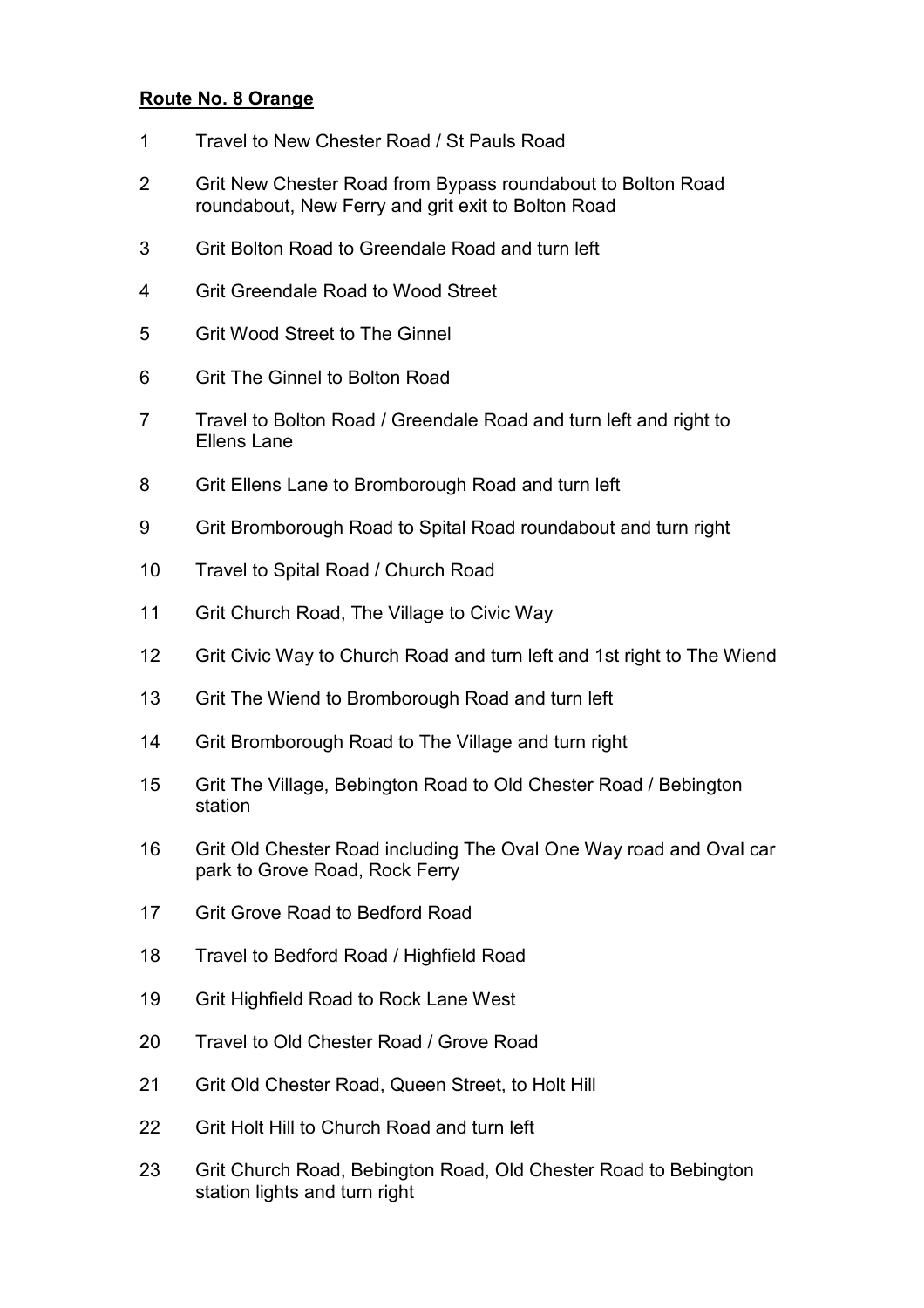- 24 Travel to The Village / Heath Road
- 25 Grit Heath Road, Teehey Lane, Kings Road, Borough Road to Singleton Avenue
- 26 Travel to Church Road / Mount Road / Bebington Road roundabout
- 27 Grit Mount Road, The Wiend to Borough Road
- 28 Cross to Thornton Road
- 29 Grit Thornton Road to Mount Road and turn right
- 30 Travel to Mount Road / Storeton Road lights and turn right
- 31 Grit Mount Road, Bedford Drive to Bedford Avenue roundabout and turn right
- 32 Travel to next right and grit Hesketh Avenue to Borough Road
- 33 Travel to Bebington Road / Bedford Drive roundabout and exit to Bedford Avenue
- 34 Grit Bedford Avenue, Bedford Road to Mersey Lane South
- 35 Grit Mersey Lane South to Rock Lane East
- 36 Grit Rock Lane East to New Chester Road
- 37 Cross to Rock Lane West and grit to Old Chester Road
- 38 Travel to Old Chester Road / Highfield South
- 39 Grit Highfield South to Rock Lane West and turn left
- 40 Travel to Kings Lane lights
- 41 Grit Kings Lane, Broadway to Mount Road and turn left
- 42 Travel to Mount Road / Village Road
- 43 Grit Village Road to Kings Road and turn left
- 44 Travel to Town Lane
- 45 Grit Town Lane to Old Chester Road and turn right
- 46 Travel to Old Chester Road / Bebington Road lights and turn left
- 47 Grit Bebington Road to Boundary Road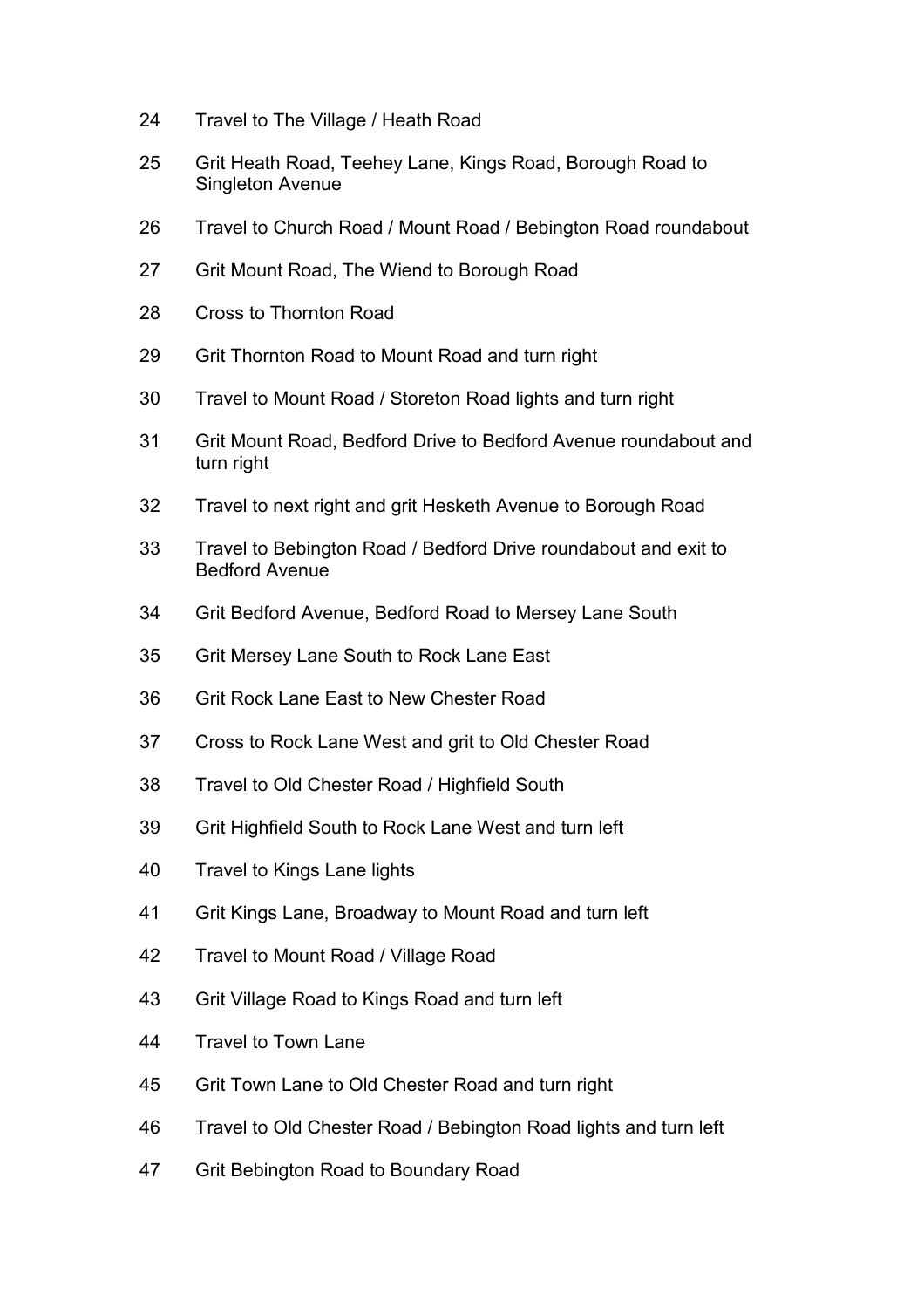- 48 Grit Boundary Road to New Chester Road and turn left
- 49 Travel to New Chester Road / New Ferry Road
- 50 Grit New Ferry Road to The Dell
- 51 Grit The Dell to Proctor Road
- 52 Grit Proctor Road to New Chester Road
- 53 Travel to Bromborough Road / Quarry Road East, Bebington
- 54 Grit Quarry Road East to Church Road
- 55 Travel to Dibbins Hey / Poulton Road, Spital
- 56 Grit Dibbins Hey to Venables Drive
- 57 Grit Venables Drive to Warren Hey
- 58 Grit Warren Hey to Poulton Road
- 59 Cross to Poulton Royd Drive
- 60 Grit Poulton Royd Drive to Poulton Road
- 61 Travel to Church Road / Stanton Road
- 62 Grit Stanton Road to Peter Prices Lane
- 63 Grit Peter Prices Lane to Brackenwood Road
- 64 Grit Brackenwood Road to Mount Road and return to Peter Prices Lane junction
- 65 Grit Brackenwood Road to Bracken Lane
- 66 Travel to Heath Road / Pulford Road
- 67 Grit Pulford Road / Higher Bebington Road to Teehey Lane
- 68 Travel to Woodchurch Road / Singleton Avenue
- 69 Grit Woodchurch Road to Durley Drive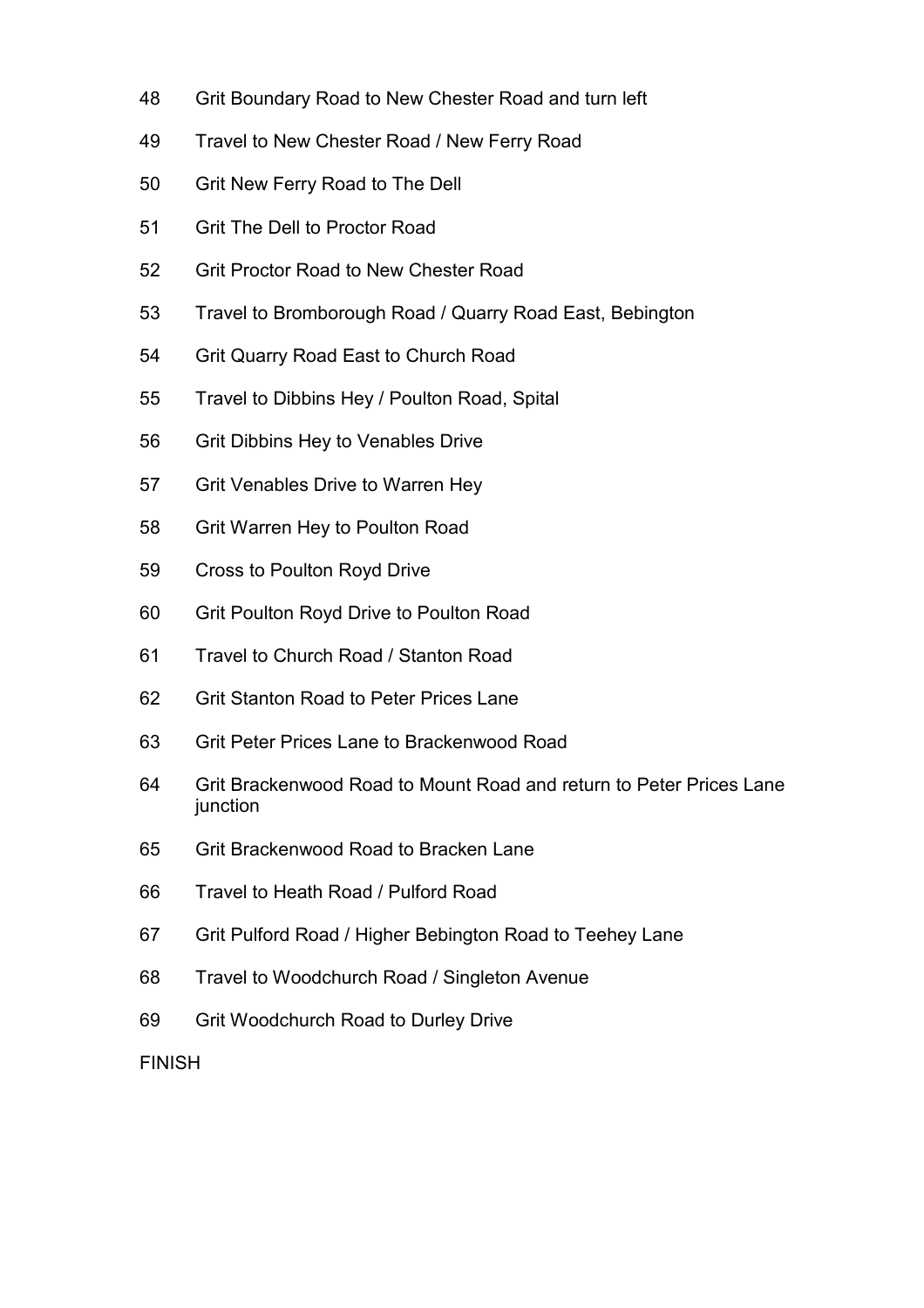# Route No. 9 Pink

- 1 Travel to Arrowe Park Road / Thingwall Road East roundabout
- 2 Grit Thingwall Road East, Pensby Road to Telegraph Road
- 3 Cross and grit The Mount to Dawstone Road
- 4 Grit Dawstone Road, Well Lane to Telegraph Road
- 6 Travel to Dawstone Road / Baskervyle Road
- 7 Grit Baskervyle Road to Gayton Road and turn left
- 8 Grit Gayton Road to Cottage Lane
- 9 Grit Cottage Lane to Lilleyfield
- 10 Grit Lilleyfield to Long Meadow
- 11 Grit Long Meadow to Cottage Lane
- 12 Travel to Well Lane / Gayton Road
- 13 Grit Well Lane to Gayton Lane
- 14 Grit Gayton Lane to Dee Park Road
- 15 Grit Dee Park Road, Latchford Road to Gayton Parkway
- 16 Grit Gayton Parkway to Boathouse Lane
- 17 Travel to Chester Road / Gayton Lane
- 18 Grit Gayton Lane to Dee Park Road
- 19 Travel to Gayton Lane / Well Lane
- 20 Grit Well Lane to Dawstone Road
- 21 Travel to Gayton Road / Baskervyle Road
- 22 Grit Gayton Road to Station Road / Wallrake
- 23 Grit Station Road to end and return
- 24 Grit Wallrake to Dawstone Road and travel to Dawstone Road / Hillside Road
- 25 Grit Hillside Road to Telegraph Road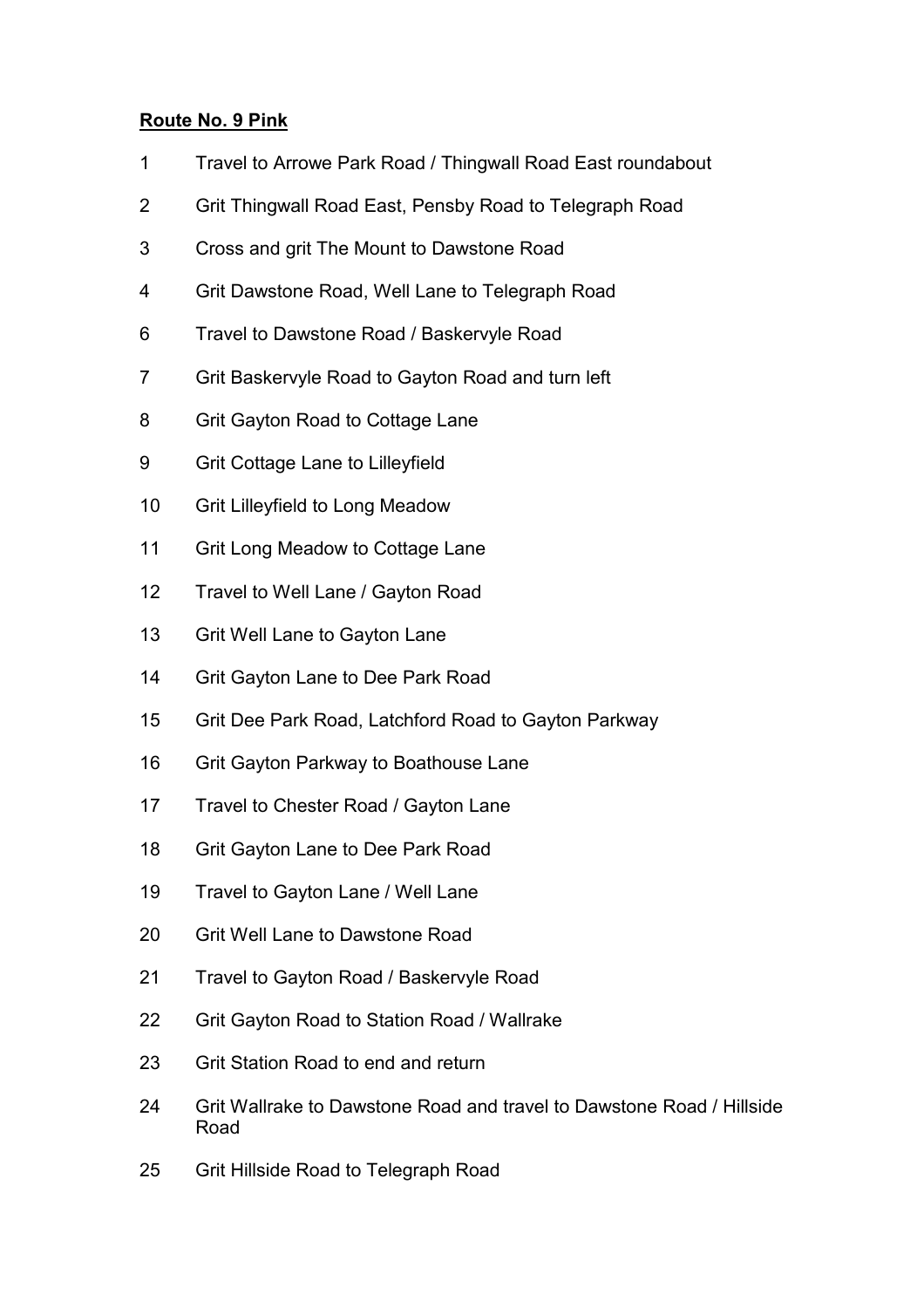- 26 Travel to Gayton Road / Village Road
- 27 Grit Village Road, Thurstaston Road to Telegraph Road and turn left
- 28 Turn 1st right to Quarry Road East and grit to Irby Road
- 29 Return to Telegraph Road / Quarry Road West
- 30 Grit Quarry Road West to Oldfield Road and turn right
- 31 Grit Oldfield Road to Oldfield Drive
- 32 Return to Oldfield Road / Quarry Road West
- 33 Grit Oldfield Road to Thurstaston Road
- 34 Travel to Thurstaston Road / Delavor Road
- 35 Grit Delavor Road to Broad Lane
- 36 Grit Broad Lane to Banks Road
- 37 Grit Banks Road to end
- 38 Travel to Delavor Road / Pipers Lane
- 39 Grit Pipers Lane to Redstone Drive
- 40 Grit Redstone Drive to Oldfield Drive
- 41 Travel to Thurstaston Road / Dee View Road
- 42 Grit Dee View Road to Dawstone Road / Rocky Lane
- 43 Grit Rocky Lane to Telegraph Road
- 44 Travel to Telegraph Road / Downham Road South
- 45 Grit Downham Road South to Milner Road
- 46 Grit Milner Road to Barnston Road
- 47 Return to Milner Road / Whitfield Lane
- 48 Grit Whitfield Lane to Pensby Road
- 49 Travel to Pensby Road / Irby Road
- 50 Grit Irby Road, Thurstaston Road to Telegraph Road
- 51 Cross and grit Station Road to end and return to Church Lane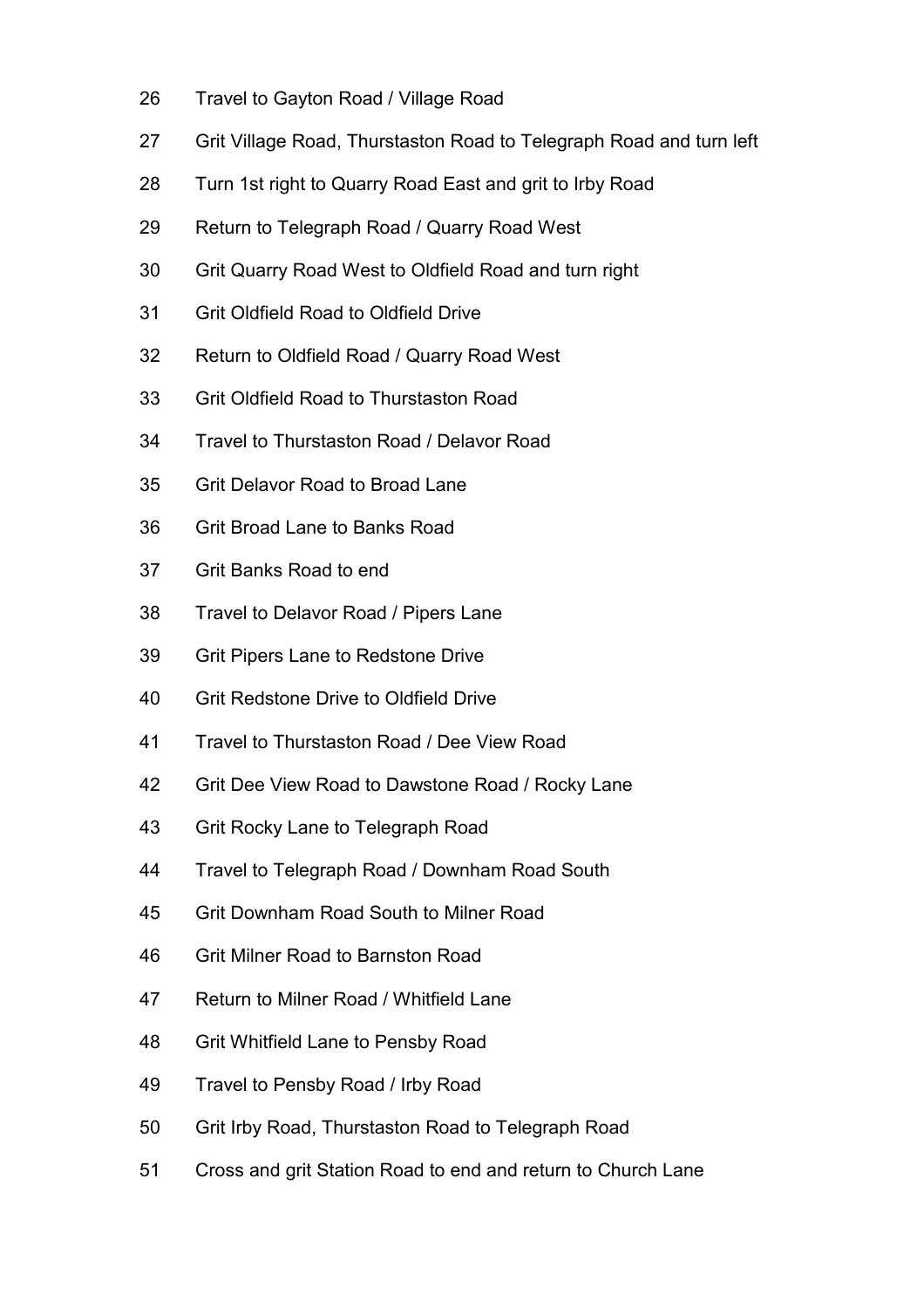- 52 Grit Church Lane to Telegraph Road
- 53 Travel to Thurstaston Road / Thingwall Road
- 54 Grit Thingwall Road / Thingwall Road East to Pensby Road
- 55 Travel to Barnston Road / Sparks Lane
- 56 Grit Sparks Lane to Pensby Road
- 57 Travel to Pensby Road / Whaley Lane
- 58 Grit Whaley Lane to Thingwall Road
- 59 Travel to Pensby Road / Fishers Lane
- 60 Grit Fishers Lane to Irby Road and turn left
- 61 Travel to Irby Road / Kylemore Drive
- 62 Grit Kylemore Drive to Nelson Drive
- 63 Grit Nelson Drive to Fishers Lane
- 64 Travel to Fishers Lane / Kentmere Drive
- 65 Grit Kentmere Drive to Old Wood Road and turn right
- 66 Grit Old Wood Road to Portal Road
- 67 Grit Portal Road to Nelson Drive and turn left
- 68 Travel to Nelson Drive / Kylemore Drive and turn left
- 69 Grit Kylemore Drive to Old Wood Road and turn left
- 70 Grit Old Wood Road to Fishers Lane
- 71 Return to Kylemore Drive / Old Wood Road
- 72 Grit Kylemore Drive to Pensby Road
- 73 Travel to Pensby Road / Gills Lane
- 74 Grit Gills Lane to Barnston Road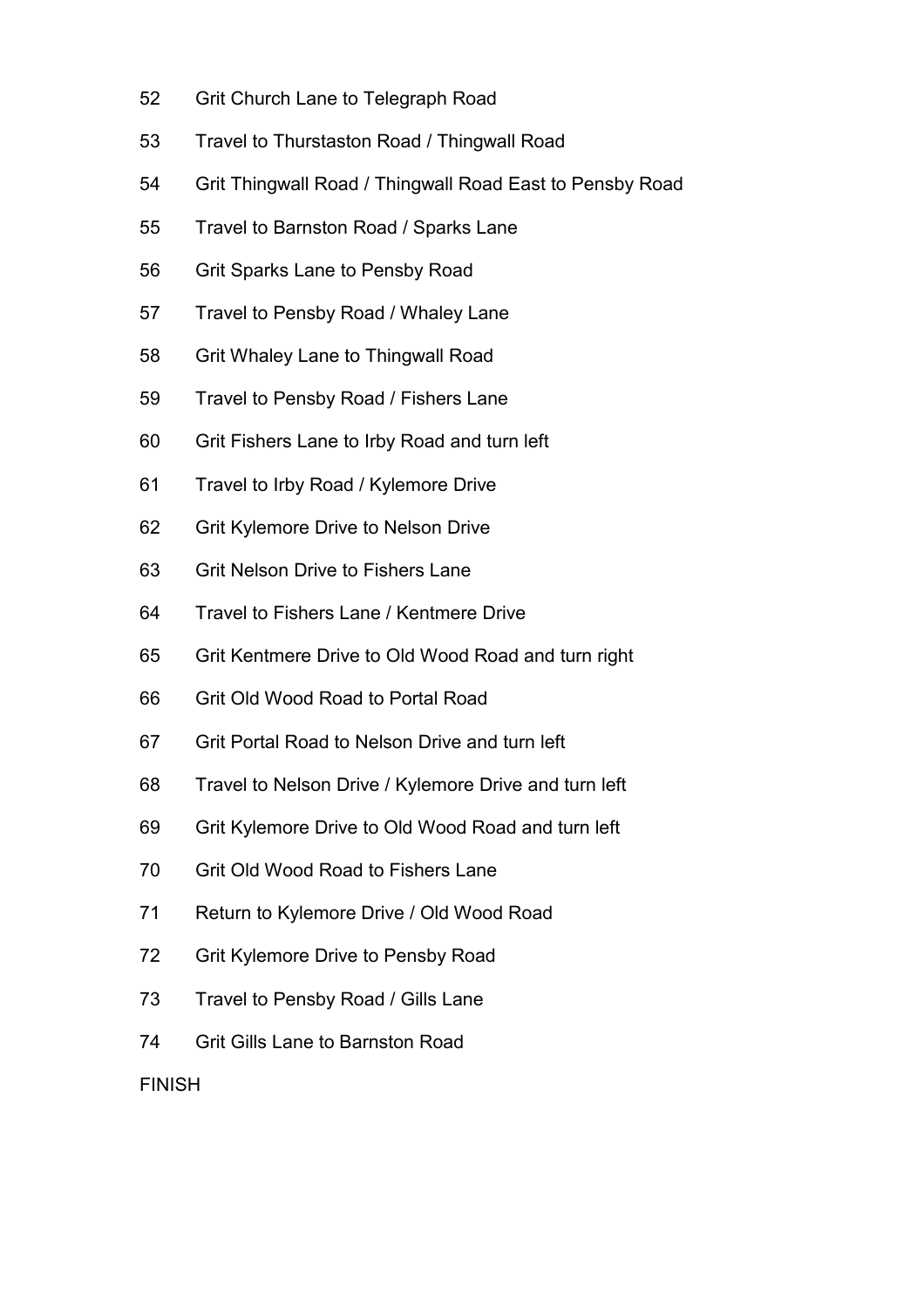### Route No. 10 Blue

- 1 Travel to Brimstage Road / Clatterbridge Road roundabout
- 2 Grit Brimstage Road, Spital Road from roundabout to Croft Avenue East
- 3 Grit Croft Avenue East to New Chester Road
- 4 Cross and grit Caldbeck Road to Stadium Road and turn
- 5 Grit Caldbeck Road to Welton Road
- 6 Grit Welton Road loop back to Caldbeck Road and grit to New Chester Road
- 7 Travel to Croft Avenue East / Spital Road and turn left
- 8 Grit Spital Road to Mark Rake
- 9 Grit Mark Rake to Palatine Road
- 10 Grit Palatine Road to The Rake
- 11 Grit The Rake to Ecclestone Road
- 12 Grit Ecclestone Road to Palatine Road
- 13 Grit Palatine Road to Mark Rake
- 14 Travel to Mark Rake / Croft Lane
- 15 Grit Croft Lane to Croft Avenue
- 16 Grit Croft Avenue to Spital Road
- 17 Travel to The Rake / Ashfield Road
- 18 Grit Ashfield Road to Acre Lane
- 19 Grit Acre Lane to Beechwood Road
- 20 Grit Beechwood Road to The Rake
- 21 Grit The Rake from Palatine Road / Valley Road to Bromborough Village Road (grit both sides of monument) and return to The Rake / Allport Lane (2nd left)
- 22 Grit Allport Lane to shops (1st left)
- 23 Grit Allport Lane shops (both sides of refuges) to The Rake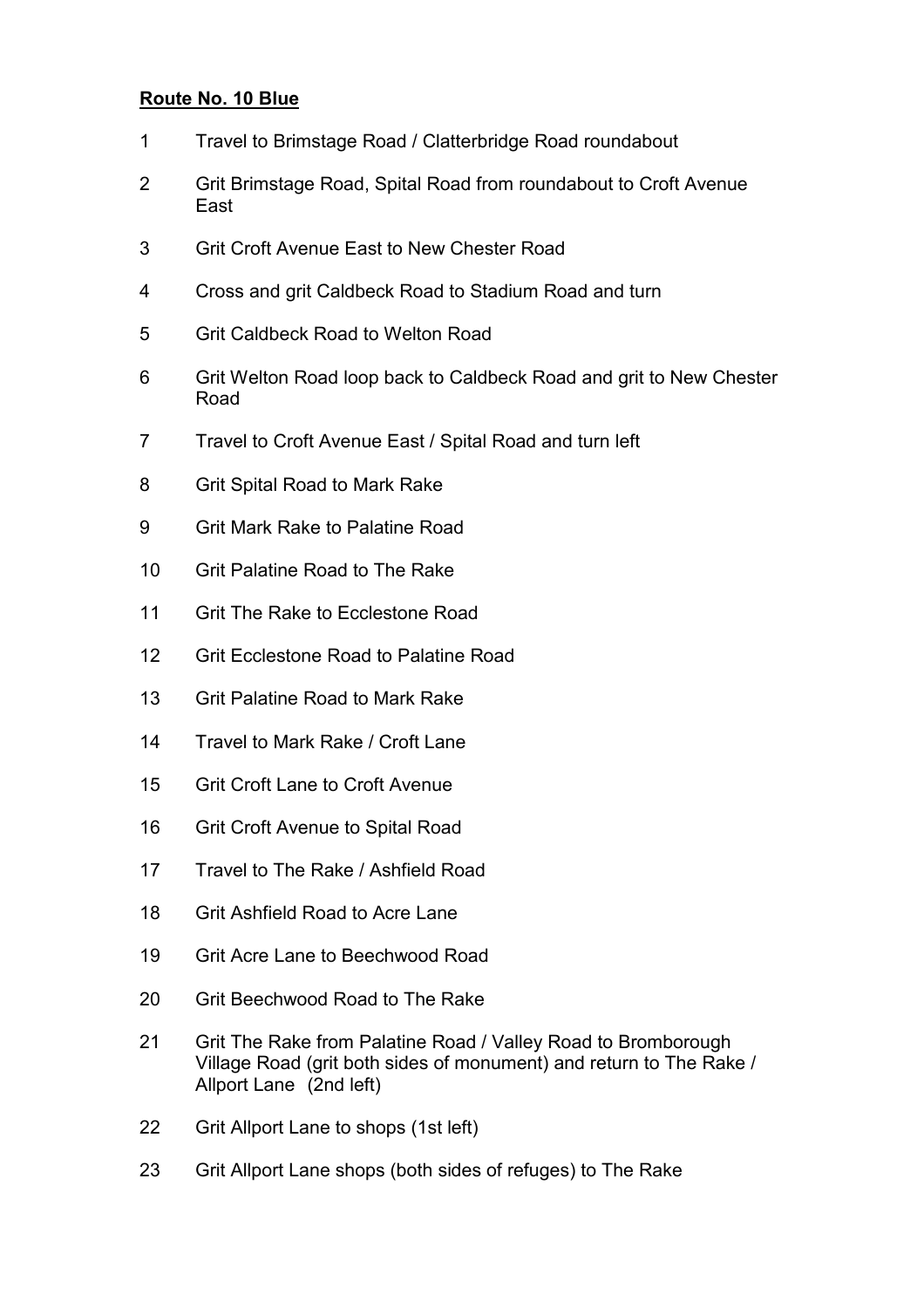- 24 Travel to Allport Lane (shops) junction
- 25 Grit Allport Lane to Acre Lane
- 26 Grit Acre Lane to Dawpool Drive
- 27 Grit Dawpool Drive to Allport Road
- 28 Grit Allport Road, Raby Hall Road, Raby Mere Road to Willaston Road
- 29 Travel to Allport Road / Dibbinsdale Road
- 30 Grit Dibbinsdale Road, Poulton Road to Poulton Hall Road
- 31 Travel to Poulton Hall Road / Blakeley Road
- 32 Grit Blakeley Road to Raby Hall Road
- 33 Travel to Allport Road / Dawpool Drive
- 34 Grit Allport Road to New Chester Road and turn left
- 35 Travel to New Chester Road / Bromborough Village Road
- 36 Grit Bromborough Village Road to Mark Rake
- 37 Travel to Travel to Allport Lane / Acre Lane
- 38 Grit Allport Lane to Allport Road
- 39 Cross to Bridle Road
- 40 Grit Bridle Road to New Chester Road (both sides at refuges) and turn right
- 41 Travel to M53 junction 5 Hooton and exit to North Road, Eastham
- 42 Grit North Road to Bankfields Drive
- 43 Grit Bankfields Drive to Powerhouse Road
- 44 Travel to New Chester Road / Eastham Village Road (southern end)
- 45 Grit Eastham Village Road to Stanley Lane
- 46 Grit Stanley Lane to New Chester Road
- 47 Return to Eastham Village Road / Rivacre Road
- 48 Grit Rivacre Road to boundary (face of motorway flyover)
- 49 Return to Eastham Village Road / Stanley Lane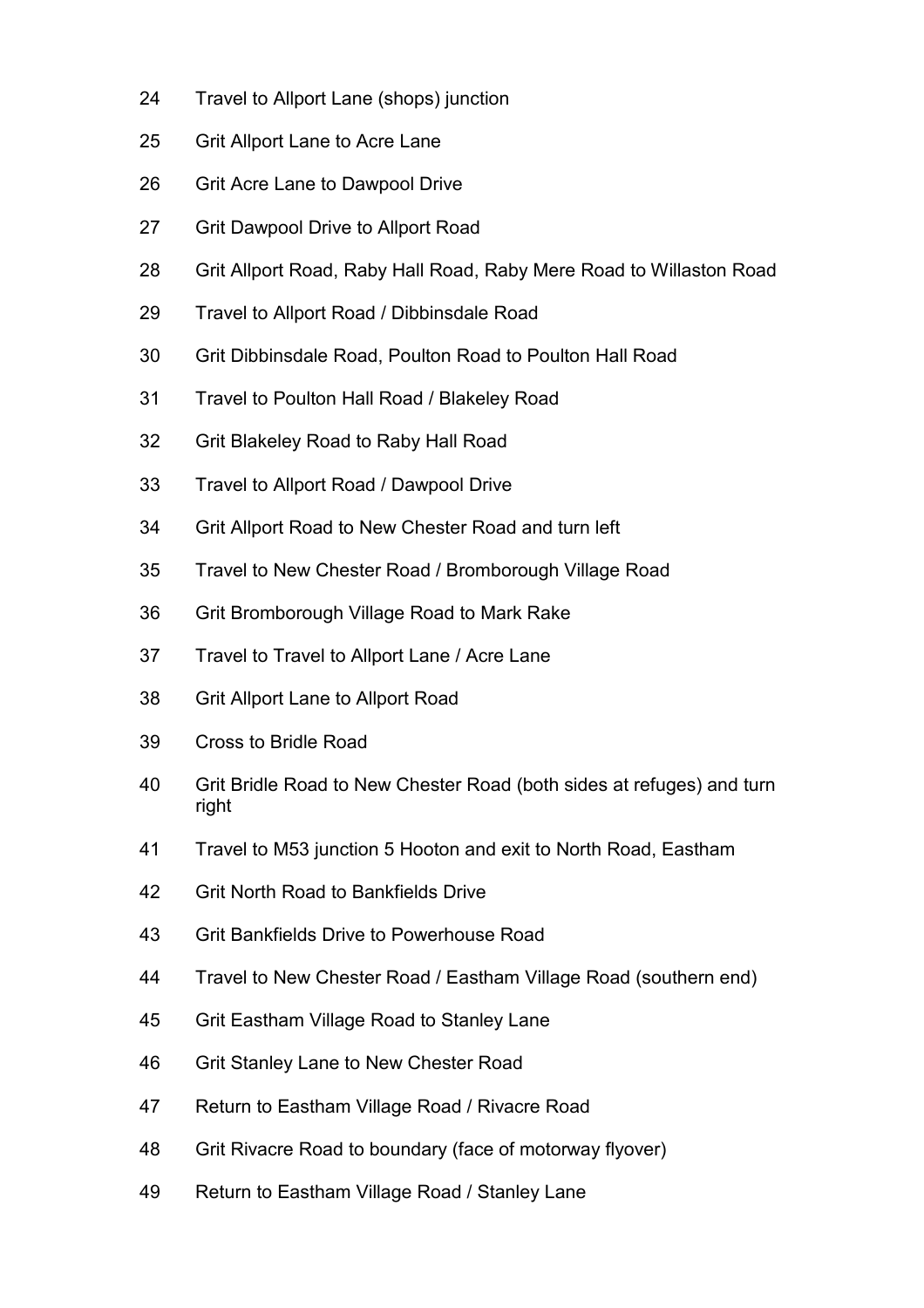- 50 Grit Eastham Village Road / Ferry Road to end
- 51 Travel to New Chester Road / Eastham Rake
- 52 Grit Eastham Rake to motorway bridge and return to Brookhurst Avenue
- 53 Grit Brookhurst Avenue to Allport Road and turn right
- 54 Travel to Allport Road / Plymyard Avenue
- 55 Grit Plymyard Avenue to Eastham Rake
- 56 Travel to Plymyard Avenue / Lyndale Avenue
- 57 Grit Lyndale Avenue to Bridle Road
- 58 Travel to Eastham Rake / Mill Park Drive (western end)
- 59 Grit Mill Park Drive to Eastham Rake
- 60 Travel to New Chester Road / Heygarth Road
- 61 Grit Heygarth Road to Plymyard Avenue
- 62 Travel to Allport Road / Morland Avenue
- 63 Grit Morland Road to Raeburn Avenue
- 64 Grit Raeburn Avenue to Heygarth Road
- 65 Travel to New Chester Road / Old Hall Road
- 66 Grit Old Hall Road to Stadium Road
- 67 Grit Stadium Road to Thermal Road
- 68 Grit Thermal Road to Dock Road South and turn right
- 69 Grit Dock Road South to end and return to Stadium Road
- 70 Grit Dock Road South to Port Causeway
- 71 Grit Port Causeway to Thermal Road end
- 72 Return to Dock Road South / Port Causeway
- 73 Grit Port Causeway to New Chester Road
- 74 Travel to New Chester Road / Pool Lane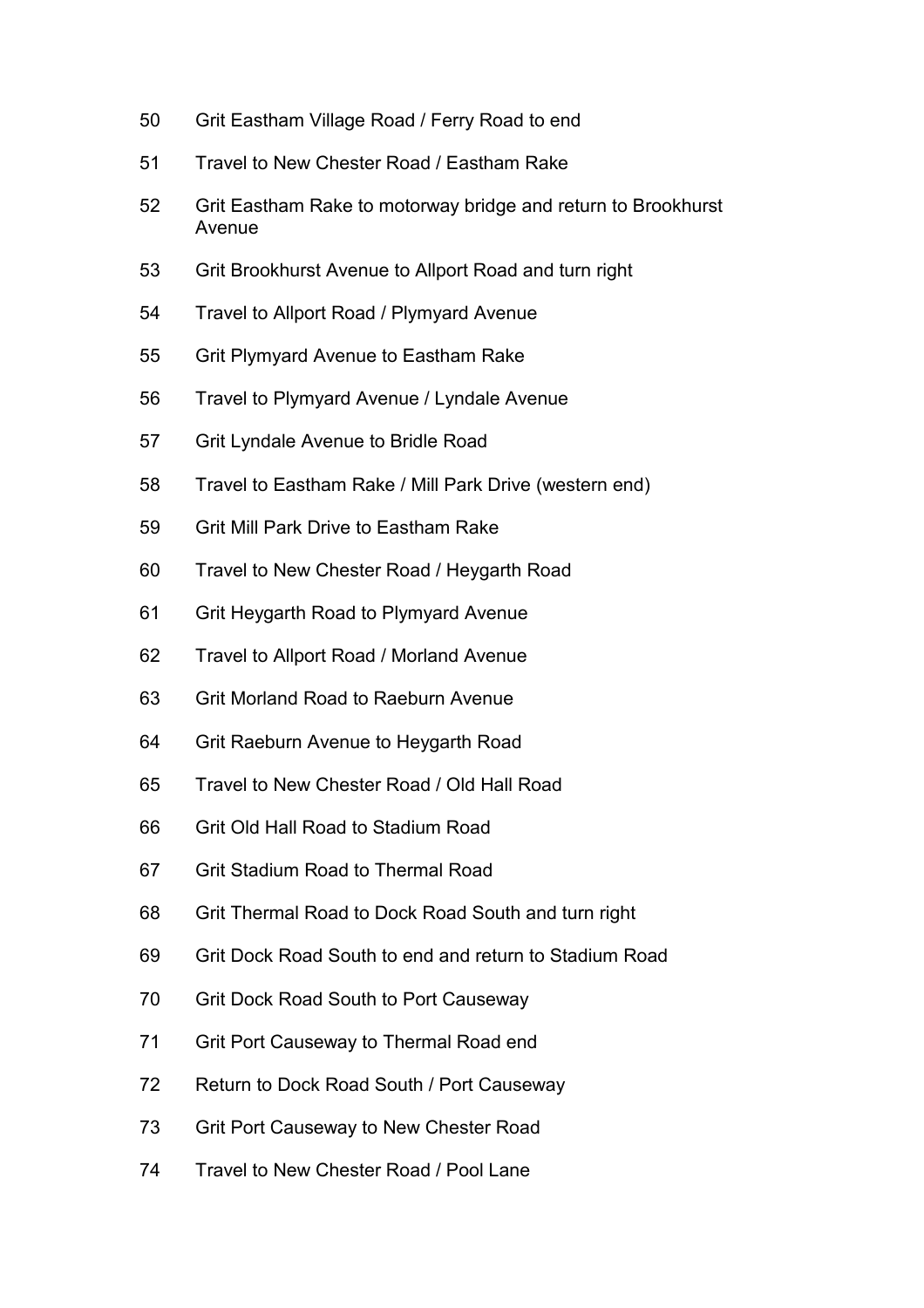- 75 Grit Pool Lane to South View
- 76 Return to Old Court House Road / Pool Lane
- 77 Grit Old Court House Road to Thermal Road
- 78 Grit Thermal Road, Stadium Road to Old Hall Road / Riverwood Road
- 79 Grit Riverwood Road to Riverview Road
- 80 Grit Riverview Road to Commercial Road
- 81 Grit Commercial Road to Riverbank Road
- 82 Grit Riverbank Road to Thermal Road
- 83 Travel to Stadium Road / Commercial Road
- 84 Grit Commercial Road to Riverview Road
- 85 Turn and grit other side of island at junction of Stadium Road
- 86 Travel to Plantation Road / Riverview Road
- 87 Grit Plantation Road to Stadium Road / Old Hall Road
- 88 Travel to Plantation Road / Power Road
- 89 Grit Power Road to Riverwood Road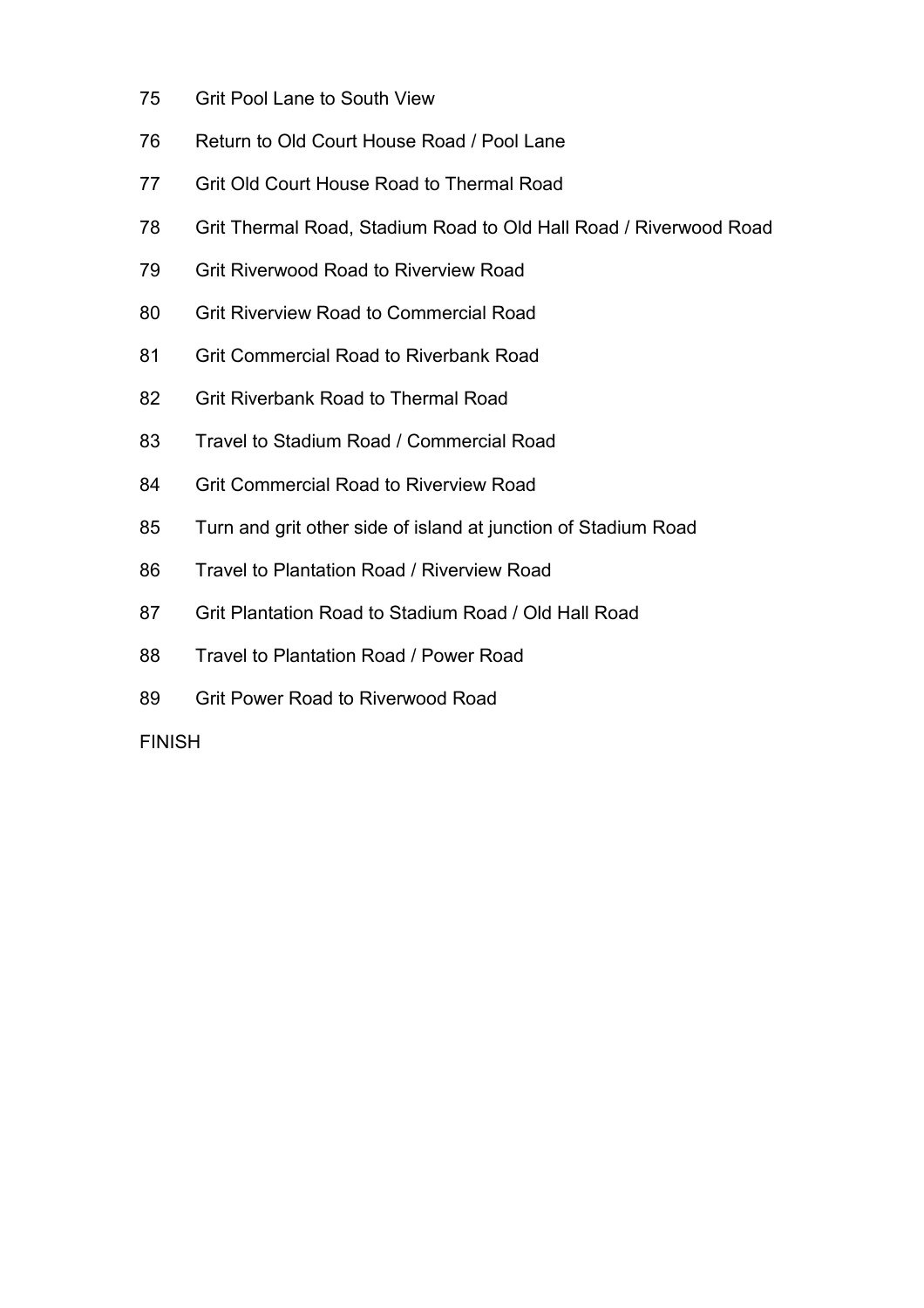# Route No. 11

- 1 Travel to New Chester Road / Tunnel Road
- 2 Grit Tunnel Road approach to tunnel and exit via Borough Road East
- 3 Travel to Borough Road tunnel approach flyover
- 4 Grit tunnel approach flyover to portal area
- 5 Grit portal area including areas beyond toll booths (Tunnel Police assistance required)
- 6 Grit tunnel exit flyover to Borough Road
- 7 Travel to Woodside Ferry Approach
- 8 Grit bus station circulatory roads
- 9 Travel to Conway Street bus station
- 10 Grit left side and loop back to Conway Street
- 11 Grit right side of bus station and Claughton Road exit
- 12 Grit Claughton Road to Hemingford Street
- 13 Grit Hemingford Street
- 14 Return to bus station left side
- 15 Grit bus station exit
- 16 Grit Market Service Road
- 17 Travel to Argyle Street / Price Street
- 18 Grit Price Street to Corporation Road
- 19 Travel to Hoylake Road / Gautby Road
- 20 Grit Gautby Road to Stanley Road
- 21 Travel to Cavendish Street / Beckwith Street
- 22 Grit Cavendish Street to Park Road North
- 23 Travel to Beckwith Street / Duke Street
- 24 Grit Beckwith Street to Cavendish Street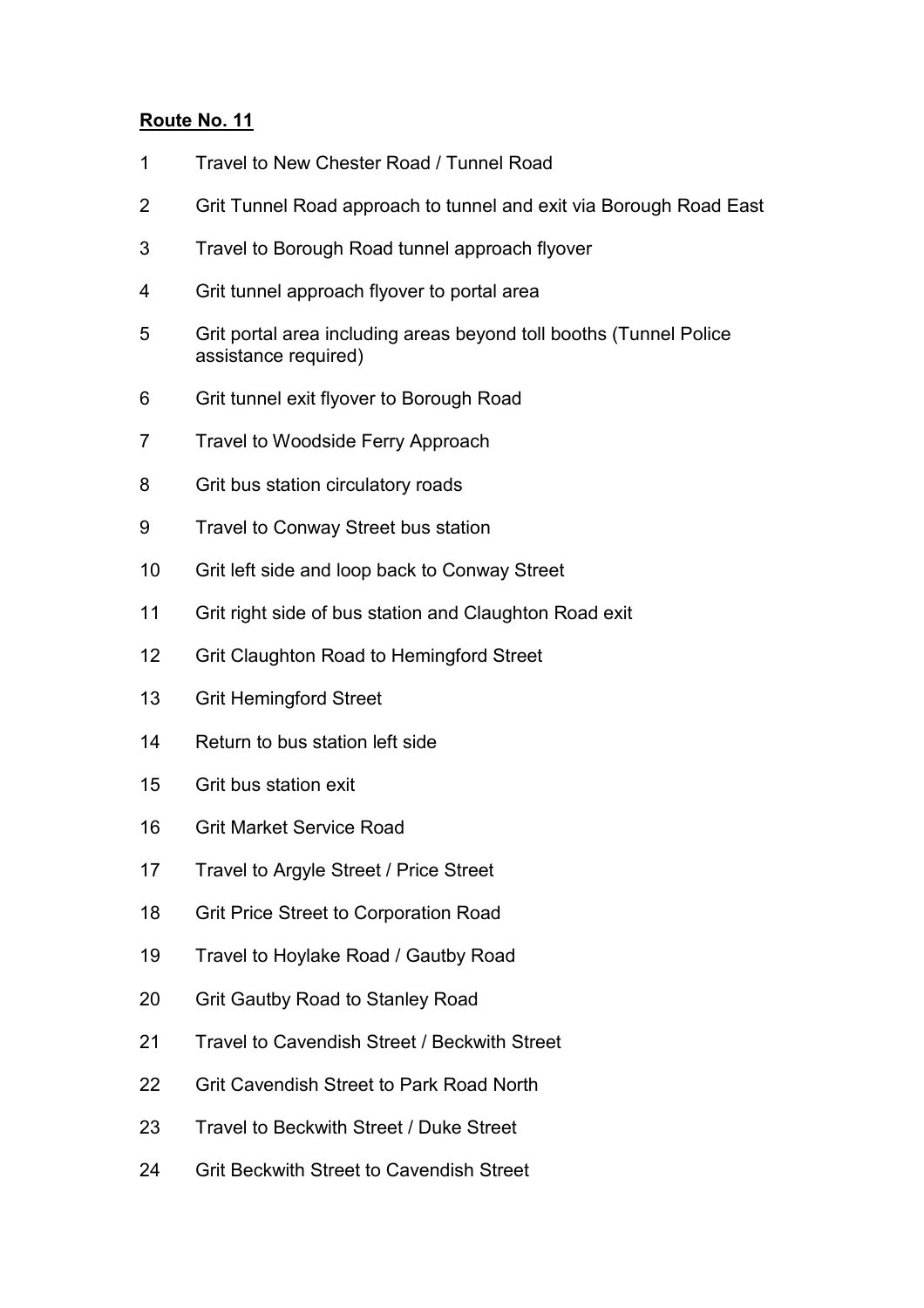- 25 Travel to Park Road South / Palm Grove
- 26 Grit Palm Grove to Balls Road
- 27 Travel to Christchurch Road / Bessborough Road
- 28 Grit Bessborough Road to Woodchurch Road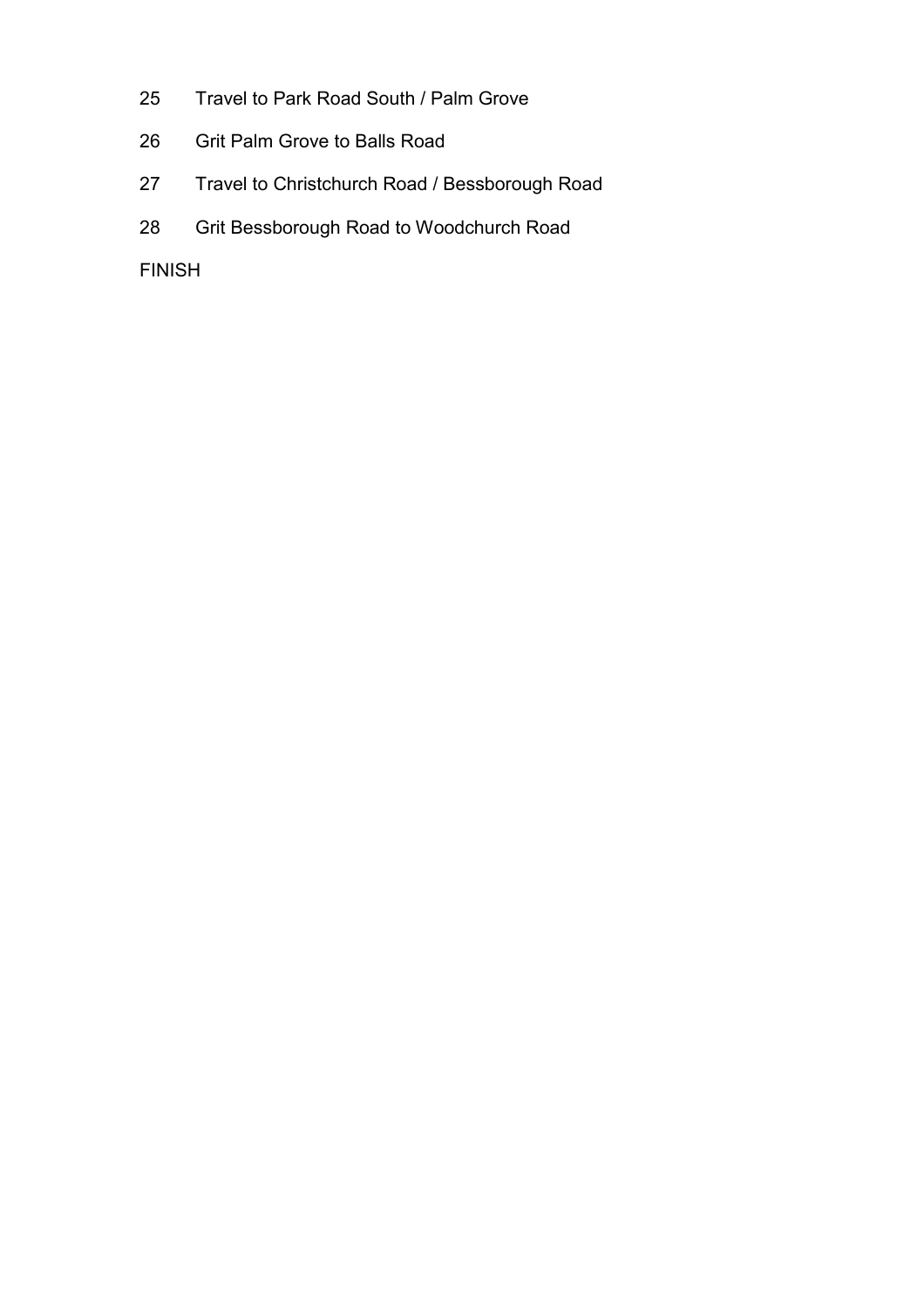# Mini Gritter Route

- 1 Travel to Woodchurch Road / Holmlands Drive, Prenton
- 2 Grit Holmlands Drive and Christleton Close to end
- 3 Return to Holmlands Drive / Holmlands Way
- 4 Grit Holmlands Way to Oulton Close
- 5 Return to Holmlands Drive / Prestbury Avenue
- 6 Grit Prestbury Avenue from Holmlands Drive to Holmlands Drive
- 7 Travel to Waterpark Road / Northwood Drive, Prenton
- 8 Grit Northwood Road to Prenton Village Road
- 9 Travel to Storeton Road / Fairview Road, Oxton
- 10 Grit Fairview Road to Bennetts Hill
- 11 Travel to Mount Road / Mill Road, Bebington
- 12 Grit Mill Road to Village Road
- 13 Travel to Kings Road / Well Lane
- 14 Grit Well Lane to Mill Road
- 15 Travel to Mill Road / Linkside
- 16 Grit Linkside to Kings Road
- 17 Travel to Kings Road / Princes Boulevard
- 18 Grit Princes Boulevard to Kings Lane
- 19 Travel to Mill Park Drive / Crosthwaite Avenue, Eastham
- 20 Grit Crosthwaite Avenue to end and turn right
- 21 Grit Thornleigh Avenue to Mill Park Drive
- 22 Travel to Thurstaston Road / School Lane, Thurstaston
- 23 Grit School Lane to end